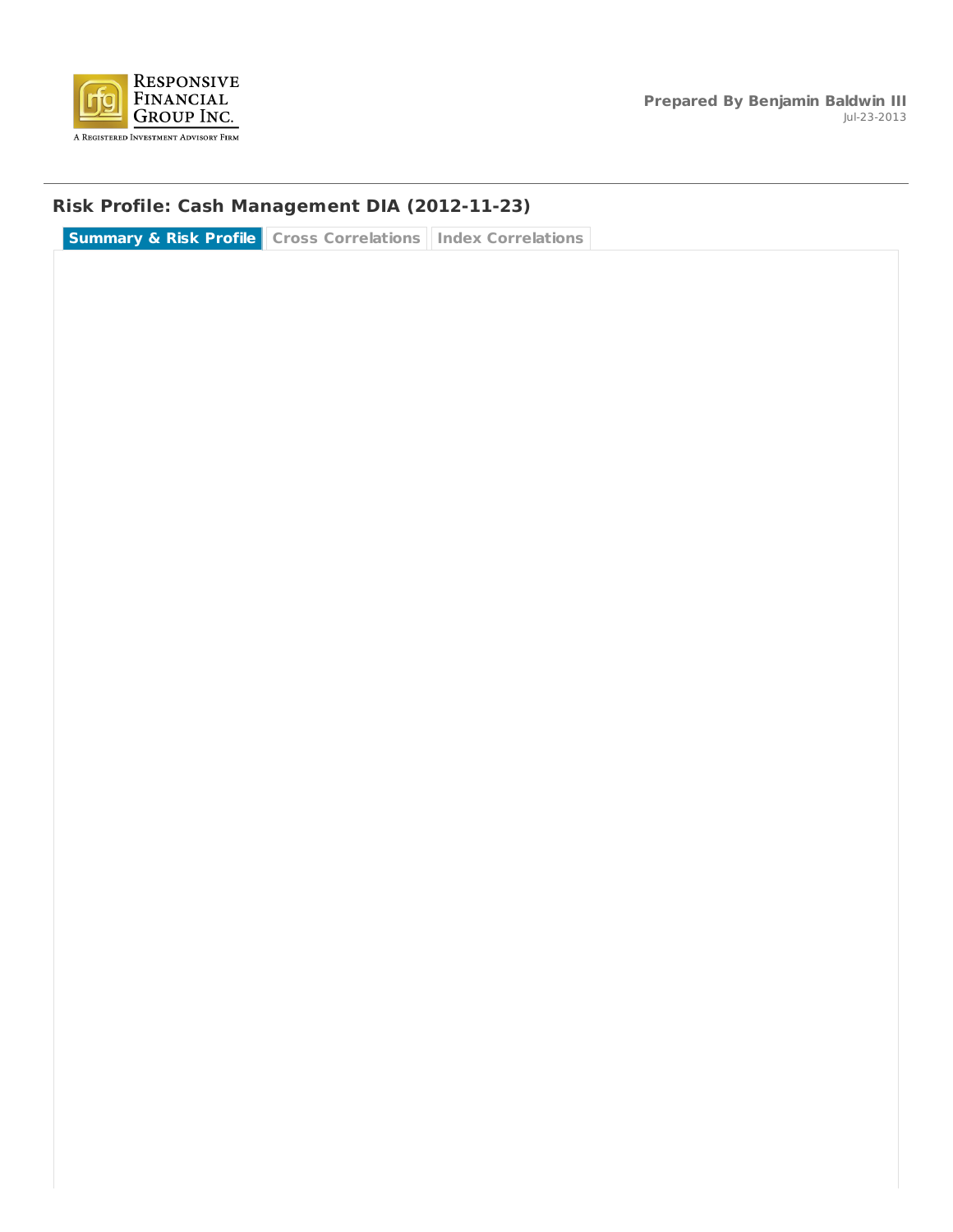

**5d** | **1m** | **3m** | **6m** | **YTD** | **1y** | **2y** | **5y** | **10y** | **All Options** | **Custom Dates**



## **Levers Impacting Portfolio:**

These levers are projected to have the greatest impact on the portfolio.

|                                   | Impact           | <b>Current</b><br>Value            | 1M<br><b>Trend Trend</b> | 1Y                            |
|-----------------------------------|------------------|------------------------------------|--------------------------|-------------------------------|
| <b>S&amp;P Down Market</b>        | $\triangle 0.02$ | 1,695.53                           |                          | $9.07$ $23.80$ $\rightarrow$  |
| <b>S&amp;P Up Market</b>          | $+0.01$          | 1,695.53                           |                          | $9.07$ $23.80$ $\sim$         |
| <b>USD Index</b>                  |                  | $\sqrt{-0.05}$ 82.21 (Index Value) |                          | $-0.18$ $-0.64$ $\sim$        |
| Commercial<br><b>Foreclosures</b> | $-0.05$          | 3.64%                              |                          | $0.008 - 1.318$               |
| 10Y UST Yield                     | $-2.44$          | 2.50%                              |                          | $-0.02$ $+0.96$ $\sim$        |
| 12M T-Bill Yield $-2.84$          |                  | 0.10%                              |                          | $-0.03$ $-0.07$ $\rightarrow$ |

## **Scenarios Impacting Portfolio:**

Each scenario's potential forward-looking impact is listed below.

|                                                         | <b>Projected</b><br><b>Return</b> |
|---------------------------------------------------------|-----------------------------------|
| End of OE: OE Infinity                                  | 3.61%                             |
| Wall Street Estimates: Melt Up                          | 3.40%                             |
| China Slowdown: Hard Landing - 4-5%<br>Growth           | 3.27%                             |
| Wall Street Estimates: 2013 Bullish<br><b>Consensus</b> | 3.13%                             |
| China Slowdown: Soft Landing - 7%<br>Growth             | 3.11%                             |
| China Slowdown: Recession - 0% Growth                   | 2.82%                             |
| End of OE: Deflation Strikes Back                       | 2.61%                             |
| End of QE: Economy Back on Track                        | 2.32%                             |
| End of QE: Stagflation                                  | $-0.70%$                          |
| End of OE: Bond Exodus                                  | $-1.07%$                          |

### **Additional Risk Measures:**

| Annualized<br>Volatility: | 1.60% S&P = 17.54%                                        |
|---------------------------|-----------------------------------------------------------|
| Maximum Drawdown:         | <b>3.04% Peak: Dec-03-2012</b><br>Trough: Jul-08-<br>2013 |
| Sharpe Ratio:             | $0.62$ S&P 5yr = 0.03<br>$S\&P$ 10yr = 0.25               |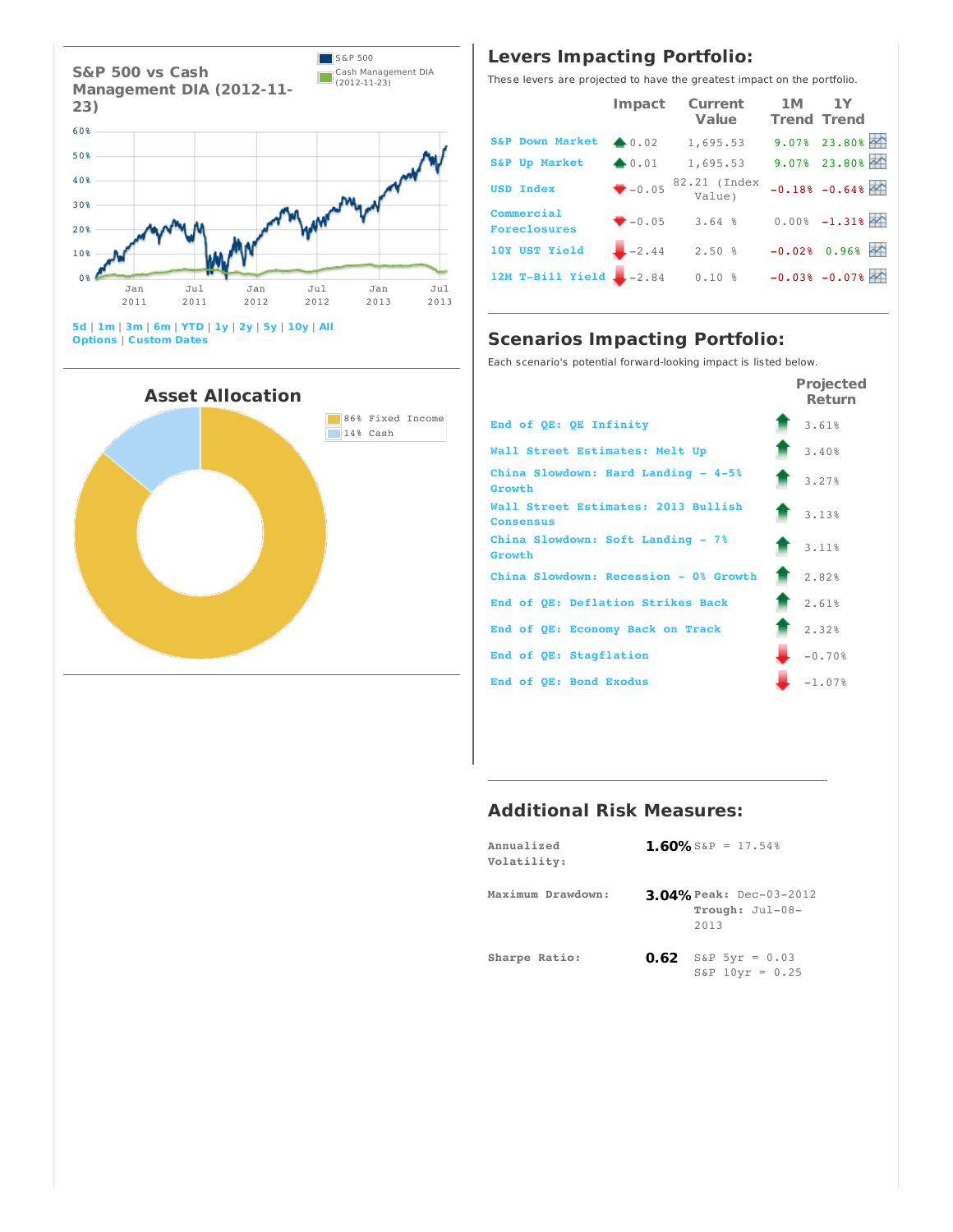### **Portfolio Holdings:**

|                         | r vrtrvno norumys. |                                                                                   |                    |              |       |           |  |  |  |
|-------------------------|--------------------|-----------------------------------------------------------------------------------|--------------------|--------------|-------|-----------|--|--|--|
|                         |                    | <b>Allocation Symbol Name/Industry</b>                                            | <b>Asset Class</b> | <b>Price</b> | Yield | Age (Yrs) |  |  |  |
| 19.00 <b>PTIAX</b>      |                    | Performance Trust Total Return Bond<br><b>Fund - Intermediate-Term Bond</b>       | Fixed Income       | 22.18        | 4.08  | 2.90      |  |  |  |
|                         |                    | 12.00 <b>SNGVX</b> Sit US Government Securities<br><b>Fund - Short Government</b> | Fixed Income       | 11.12        | 1.32  | 17.10     |  |  |  |
| 12.00 <b>JASBX</b>      |                    | Janus Short-Term Bond T<br><b>Fund - Short-Term Bond</b>                          | Fixed Income       | 3.07         | 1.58  | 6.62      |  |  |  |
|                         | 12.00 <b>PLDDX</b> | PIMCO Low Duration D<br><b>Fund - Short-Term Bond</b>                             | Fixed Income       | 10.30        | 2.45  | 12.02     |  |  |  |
|                         | 19.00 DLTNX        | DoubleLine Total Return Bond N<br><b>Fund - Intermediate-Term Bond</b>            | Fixed Income       | 11.04        | 5.49  | 3.30      |  |  |  |
| 12.00 <b>TPINX</b>      |                    | Templeton Global Bond A<br><b>Fund - World Bond</b>                               | Fixed Income       | 13.13        | 5.54  | 17.16     |  |  |  |
|                         |                    | 14.00 <b>FX:USD</b> US Dollar Cash<br><b>Currencies</b>                           | Cash               | 1.00         |       |           |  |  |  |
| <b>Portfolio Total:</b> |                    | 100.00                                                                            |                    |              |       |           |  |  |  |

#### **HiddenLevers, providers of the software used to generate this report, makes the following disclosures:**

HiddenLevers, providers of the software used to generate this report, makes the following disclosures: This report describes one or more potential scenarios that may or may not occur. HiddenLevers does not guarantee that any particular scenario will occur as modeled in this report. HiddenLevers uses historical analysis in the creation of this report, and past performance is not a guarantee of future results. The information contained in this report is not to be construed as advice and should not be confused as any sort of advice. GxWorks LLC (dba HiddenLevers), its employees, officers or affiliates, in some instances, may have long or short positions or holdings in the securities or other related investments of companies mentioned herein. Investors should consider this report as only a single factor in making their investment decision.

HiddenLevers' mission is to educate and provide useful macro risk analytical tools to help investors make smarter investment decisions. We rely on financial data, including stock prices, provided by third parties. The data is believed to be accurate, but HiddenLevers does not guarantee or warranty this data. This report is intended only as an informational tool for you and your investment advisor, and should not in any way be construed as investment advice by HiddenLevers. If you make investment decisions based on information you receive in connection with this report, you do so at your own risk and neither HiddenLevers nor its employees will be liable for any losses that you may incur. Users of this should conduct their own independent research and due diligence and consult with their investment advisor before making any investment decisions or recommendations.

Index Disclosure: Please note that investors cannot directly invest in an index, and unmanaged index returns do not include any fees, expenses, or sales charges that may reduce investment performance.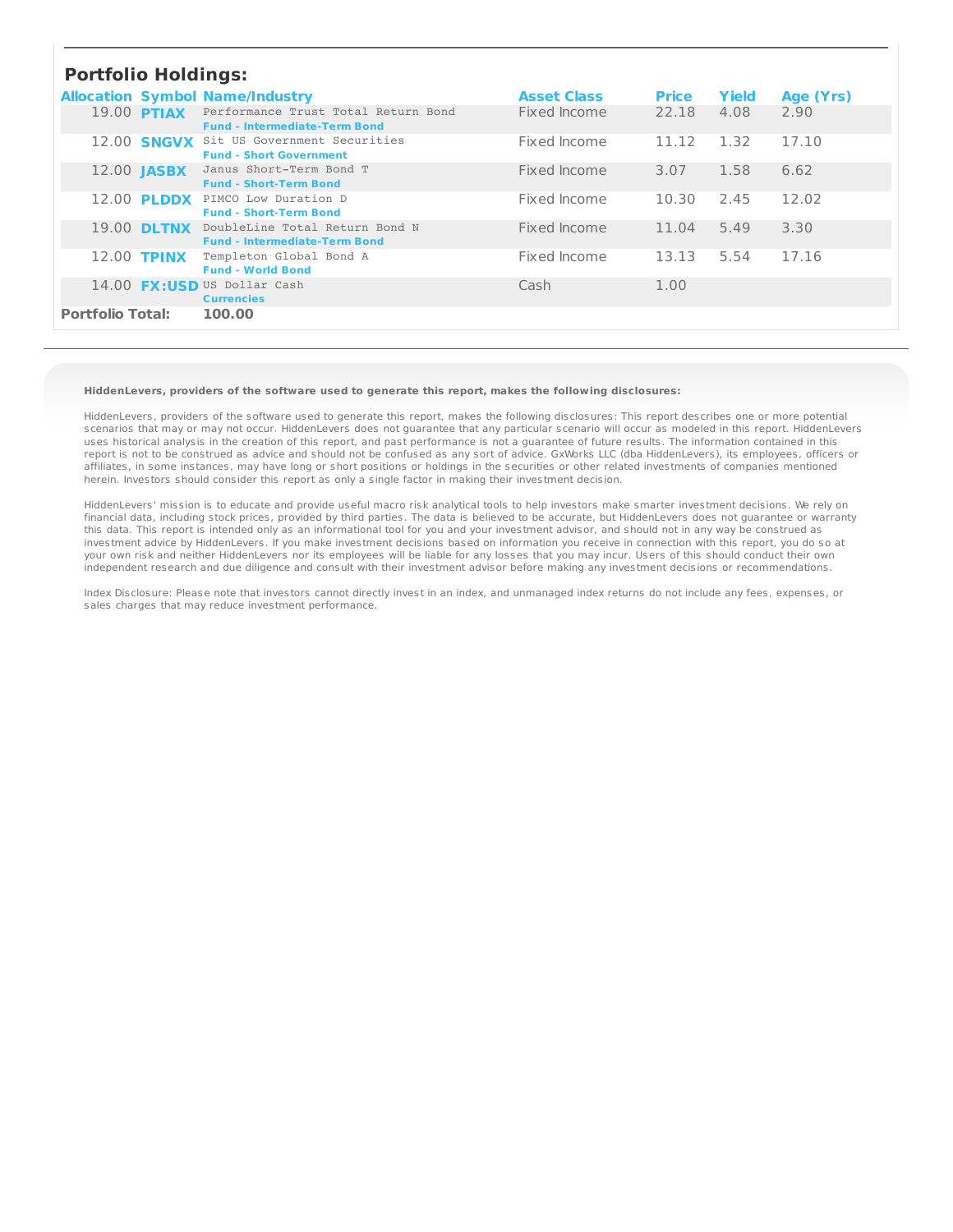# **Portfolio Analytics**

February 04, 2013

**Prepared by:**

Benjamin G Baldwin III, CFP®, ChFC Responsive Financial Group, Inc.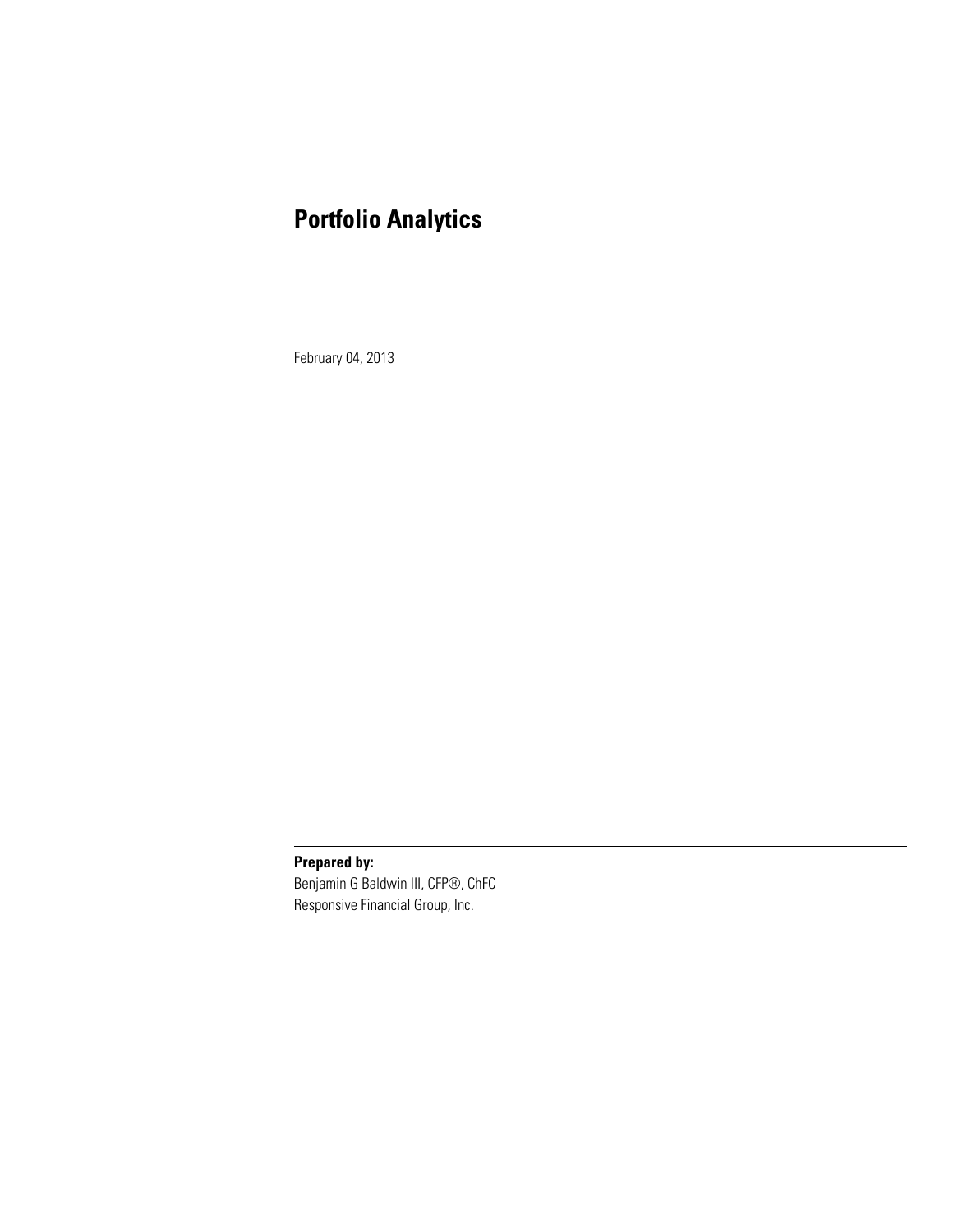# **Portfolio Snapshot Portfolio Value Benchmark**<br>  $$50,000.00$  Barclays US Cash Management DIA (2012-11-23)

Barclays US Treasury Bill 1-3 Mon TR USD (USD)

#### **Analysis** 06-30-2013





| 17                         | 0                | 0   | 貢   |
|----------------------------|------------------|-----|-----|
| 22                         | 0                | 0   | Med |
| 24                         | 24               | 0   | Low |
| ht I                       | Mod              | Fxt |     |
|                            | 0-10 10-25 25-50 | >50 |     |
| <b>Total Bond Holdings</b> | 6,585            |     |     |
| % Not Classified           |                  |     | 13  |
|                            |                  |     |     |

**Stock Analysis** 06-30-2013

**Stock Sectors**



### **World Regions**



|                    | % of Stocks           | Portfolio % | Bmark % |
|--------------------|-----------------------|-------------|---------|
|                    | Cyclical              |             |         |
| A.                 | <b>Basic Matls</b>    |             |         |
| G                  | Consumer Cycl         |             |         |
| $\mathbb{R}^2$     | <b>Financial Sys</b>  |             |         |
| i film             | <b>Real Estate</b>    |             |         |
| w                  | <b>Sensitive</b>      |             |         |
|                    | Commun Svs            |             |         |
| $\bullet$          | Energy                |             |         |
| $\hat{\mathbf{v}}$ | Industrials           |             |         |
|                    | Technology            |             |         |
|                    | <b>Defensive</b>      |             |         |
|                    | <b>Consumer Def</b>   |             |         |
| $\mathbf{\hat{c}}$ | Healthcare            |             |         |
|                    | <b>Utilities</b>      |             |         |
|                    | <b>Not Classified</b> |             |         |

| % of Stocks           | Portfolio % | Bmark % |
|-----------------------|-------------|---------|
| <b>Americas</b>       |             |         |
| North America         |             |         |
| Latin America         |             |         |
| <b>Greater Europe</b> |             |         |
| United Kingdom        |             |         |
| Europe-Developed      |             |         |
| Europe-Emerging       |             |         |
| Africa/Middle East    |             |         |
| <b>Greater Asia</b>   |             |         |
| Japan                 |             |         |
| Australasia           |             |         |
| Asia-Developed        |             |         |
| Asia-Emerging         |             |         |
| <b>Not Classified</b> |             |         |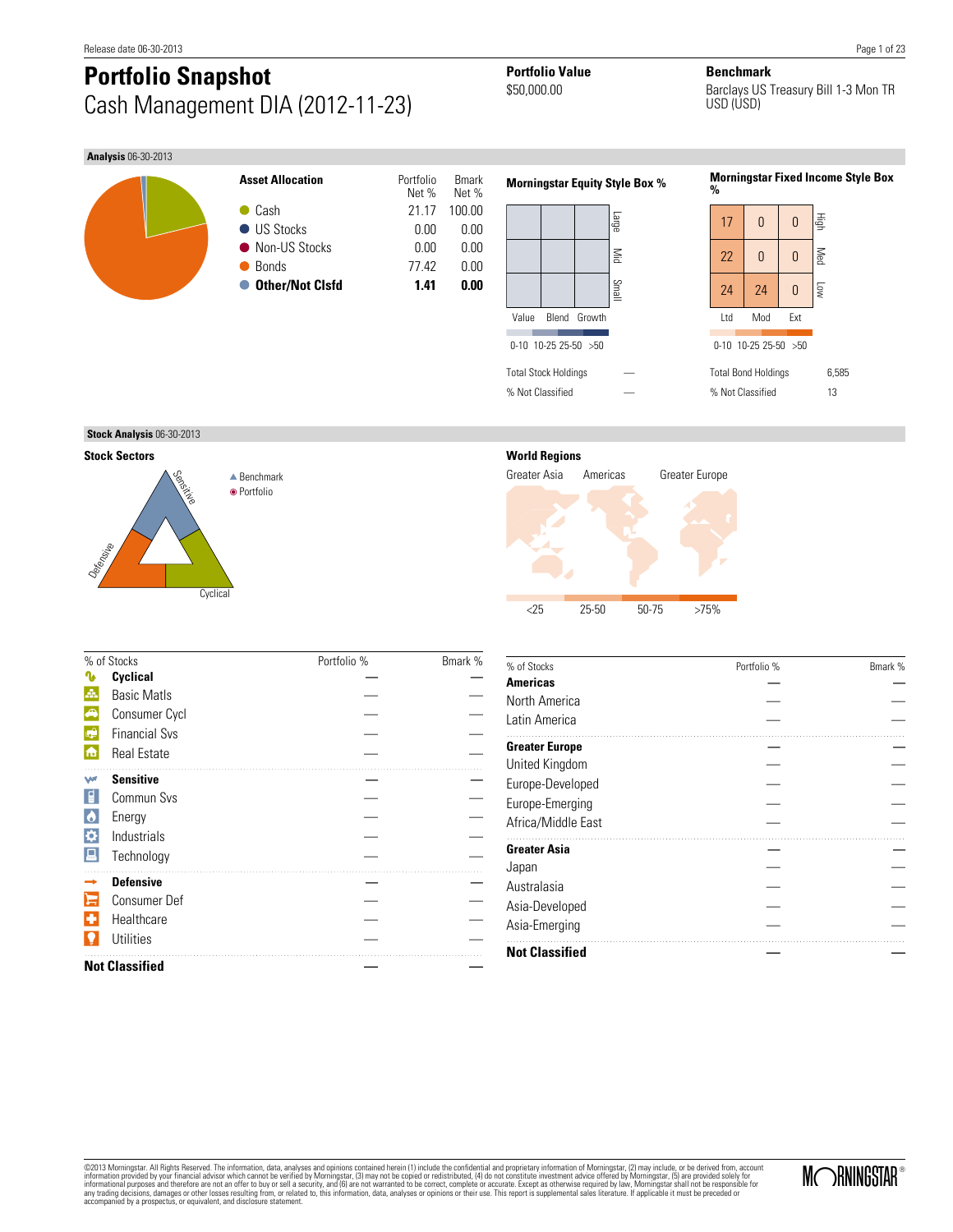# **Portfolio Snapshot Portfolio Value Benchmark**<br> **Benchmark**<br> **Banchware Banchware** Cash Management DIA (2012-11-23)

Barclays US Treasury Bill 1-3 Mon TR USD (USD)

| <b>Performance 06-30-2013</b>                            |        |       |                                                     |          |            |                                     |      |       |       |           |                         |
|----------------------------------------------------------|--------|-------|-----------------------------------------------------|----------|------------|-------------------------------------|------|-------|-------|-----------|-------------------------|
| <b>Investment Activity Graph - Portfolio - Benchmark</b> |        |       |                                                     |          |            |                                     |      |       |       |           | Final Mkt Val: \$50,000 |
|                                                          |        |       |                                                     |          |            |                                     |      |       |       |           | \$65k                   |
|                                                          |        |       |                                                     |          |            |                                     |      |       |       |           | 55                      |
|                                                          |        |       |                                                     |          |            |                                     |      |       |       |           | 45                      |
|                                                          |        |       |                                                     |          |            |                                     |      |       |       |           | 35                      |
|                                                          |        |       |                                                     |          |            |                                     |      |       |       |           | 25                      |
|                                                          |        |       |                                                     |          |            |                                     |      |       |       |           | 15                      |
| 06-03                                                    | 06-04  | 06-05 | 06-06                                               | $ 06-07$ | $106 - 08$ | $ 06-09$                            |      | 06-10 | 06-11 | $ 06-12 $ |                         |
| <b>Trailing Returns*</b>                                 |        |       | 3 Mo                                                |          | 1 Yr       |                                     | 3 Yr |       | 5 Yr  |           | 10Yr                    |
| Portfolio Return                                         |        |       | $-1.54$                                             |          | 3.22       |                                     | 4.93 |       | 5.82  |           | 4.79                    |
| Benchmark Return                                         |        |       | 0.01                                                |          | 0.08       |                                     | 0.09 |       | 0.23  |           | 1.63                    |
| +/- Benchmark Return                                     |        |       | $-1.55$                                             |          | 3.14       |                                     | 4.84 |       | 5.59  |           | 3.16                    |
| <b>Best/Worst Time</b><br><b>Periods</b>                 | Best % |       | Worst %                                             |          |            | <b>Portfolio Yield (06-30-2013)</b> |      |       |       |           | Yield %                 |
| 3 Months                                                 |        |       | 5.28 (Mar 2009-May 2009) -1.66 (Jun 2003-Aug 2003)  |          |            | 12-Month Yield                      |      |       |       |           | 3.10                    |
| 1 Year                                                   |        |       | 11.75 (Mar 2009-Feb 2010) -0.67 (Mar 2008-Feb 2009) |          |            |                                     |      |       |       |           |                         |
| 3 Years                                                  |        |       | 8.14 (Mar 2009-Feb 2012) 2.75 (Jun 2003-May 2006)   |          |            |                                     |      |       |       |           |                         |

#### **Portfolio-Level Performance Disclosure**

The portfolio-level performance shown is hypothetical and for illustrative purposes only. Investor returns will differ from the results shown. The performance data reflects monthly portfolio rebalancing.

#### **Risk Analysis** 06-30-2013





| <b>Risk and Return</b><br>Statistics* | Portfolio | 3Yr<br><b>B</b> mark | Portfolio | 5Yr<br><b>B</b> mark | Portfolio | 10 Yr<br>Bmark | <b>MPT Statistics*</b> | 3 Yr Portfolio | 5 Yr Portfolio | 10 Yr Portfolio |
|---------------------------------------|-----------|----------------------|-----------|----------------------|-----------|----------------|------------------------|----------------|----------------|-----------------|
| <b>Standard Deviation</b>             | 2.25      | 0.02                 | 2.54      | 0.13                 | 2.32      | 0.53           | Alpha                  | 4.76           | 5.91           | 3.12            |
| Mean                                  | 4.93      | 0.09                 | 5.82      | 0.23                 | 4.79      | .63            | Beta                   | $-21.87$       | $-14.01$       | .37             |
| Sharpe Ratio                          | 2.16      | 0.00                 | 2.21      | 0.60                 | - 28      | $-0.58$        | R-Sauared              | .92            | 7.19           | 0.31            |

#### **Portfolio-Level Performance Disclosure**

The portfolio-level performance shown is hypothetical and for illustrative purposes only. Investor returns will differ from the results shown. The performance data reflects monthly portfolio rebalancing.

\*Full return history is not available for all securities. Please see Return Participation disclosure.

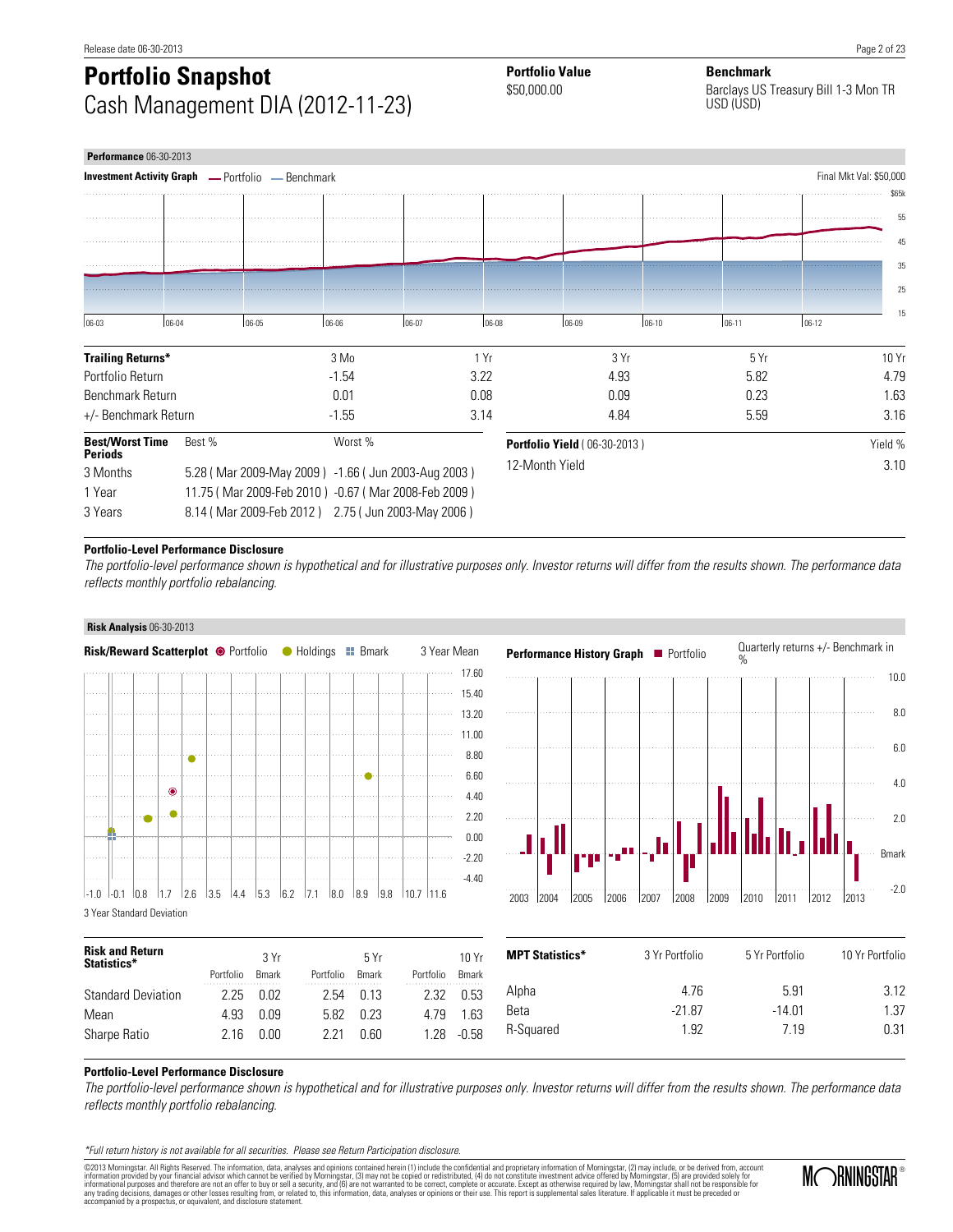# **Portfolio Snapshot Portfolio Value Benchmark**<br>  $$50,000.00$  Barclays US Cash Management DIA (2012-11-23)

Barclays US Treasury Bill 1-3 Mon TR USD (USD)



| <b>Type Weightings</b>  |                          |               |
|-------------------------|--------------------------|---------------|
| % of Stocks             | $\blacksquare$ Portfolio | $\perp$ Bmark |
| <b>2</b> High Yield     |                          |               |
| <b>₹</b> Distressed     |                          |               |
| <b>H</b> Hard Asset     |                          |               |
| <b>4</b> Cyclical       |                          |               |
| Slow Growth             |                          |               |
| <b>Z</b> Classic Growth |                          |               |
| Aggressive Growth       |                          |               |
| Speculative Growth      |                          |               |
| <b>Not Available</b>    |                          |               |
|                         |                          |               |

|                        | Portfolio<br>Net % | Portfolio<br>Long % | Portfolio<br>Short % |
|------------------------|--------------------|---------------------|----------------------|
| Cash                   | 21.17              | 30.80               | 9.62                 |
| US Stocks              | 0.00               | 0.00                | 0.00                 |
| Non-US Stocks          | 0.00               | 0.00                | 0.00                 |
| <b>Bonds</b>           | 7742               | 77.67               | 0.26                 |
| <b>Other/Not Cisfd</b> | 1.41               | 1.42                | 0.01                 |
| Total                  | 100.00             | 109.89              | 9.89                 |



| <b>Market Maturity</b><br>% of Stocks | Portfolio       | <b>B</b> mark |
|---------------------------------------|-----------------|---------------|
| Developed Markets                     |                 |               |
| <b>Emerging Markets</b>               |                 |               |
| <b>Not Available</b>                  |                 |               |
| <b>Valuation Multiples</b>            | Portfolio       | <b>B</b> mark |
| Price/Earnings                        |                 |               |
| Price/Book                            |                 |               |
| Price/Sales                           |                 |               |
| Price/Cash Flow                       |                 |               |
| <b>Profitability</b>                  | Portfolio       | <b>B</b> mark |
| % of Stocks                           | 2013-06 2013-06 |               |
| Net Margin                            |                 |               |
| <b>ROE</b>                            |                 |               |
| ROA                                   |                 |               |
| Debt/Capital                          |                 |               |
| <b>Fund Statistics</b>                |                 |               |
| Potential Cap Gains Exposure          |                 | 0.02          |
| Avg Net Expense Ratio                 |                 | 0.83          |
| Avg Gross Expense Ratio               |                 | 0.93          |

#### **Geometric Avg Capitalization (\$Mil)**

|           | . . |  |  |  |  |    |
|-----------|-----|--|--|--|--|----|
| Portfolio |     |  |  |  |  | _  |
| Benchmark |     |  |  |  |  | -- |
|           |     |  |  |  |  |    |

| <b>Credit Quality Breakdown</b> |              | % of Bonds      |
|---------------------------------|--------------|-----------------|
| AAA                             |              | 46.03           |
| AA                              |              | 8.76            |
| А                               |              | 11.07           |
| <b>BBB</b>                      |              | 8.50            |
| <b>BB</b>                       |              | 4.89            |
| B                               |              | 4.13            |
| Below B                         |              | 15.38           |
| <b>NR</b>                       |              | 1.24            |
| <b>Interest Rate Risk</b>       | <b>Bonds</b> | % Not Available |
| Avg Eff Maturity                | 4.77         | 16.88           |
| Avg Eff Duration                | 3.42         | 0.00            |
| Avg Wtd Coupon                  | 4.82         | 0.00            |

@2013 Morningstar. All Rights Reserved. The information, data, analyses and opinions contained hrein (1) include the confidential and proprietary information of Morningstar, (5) are provided solely for<br>information provided

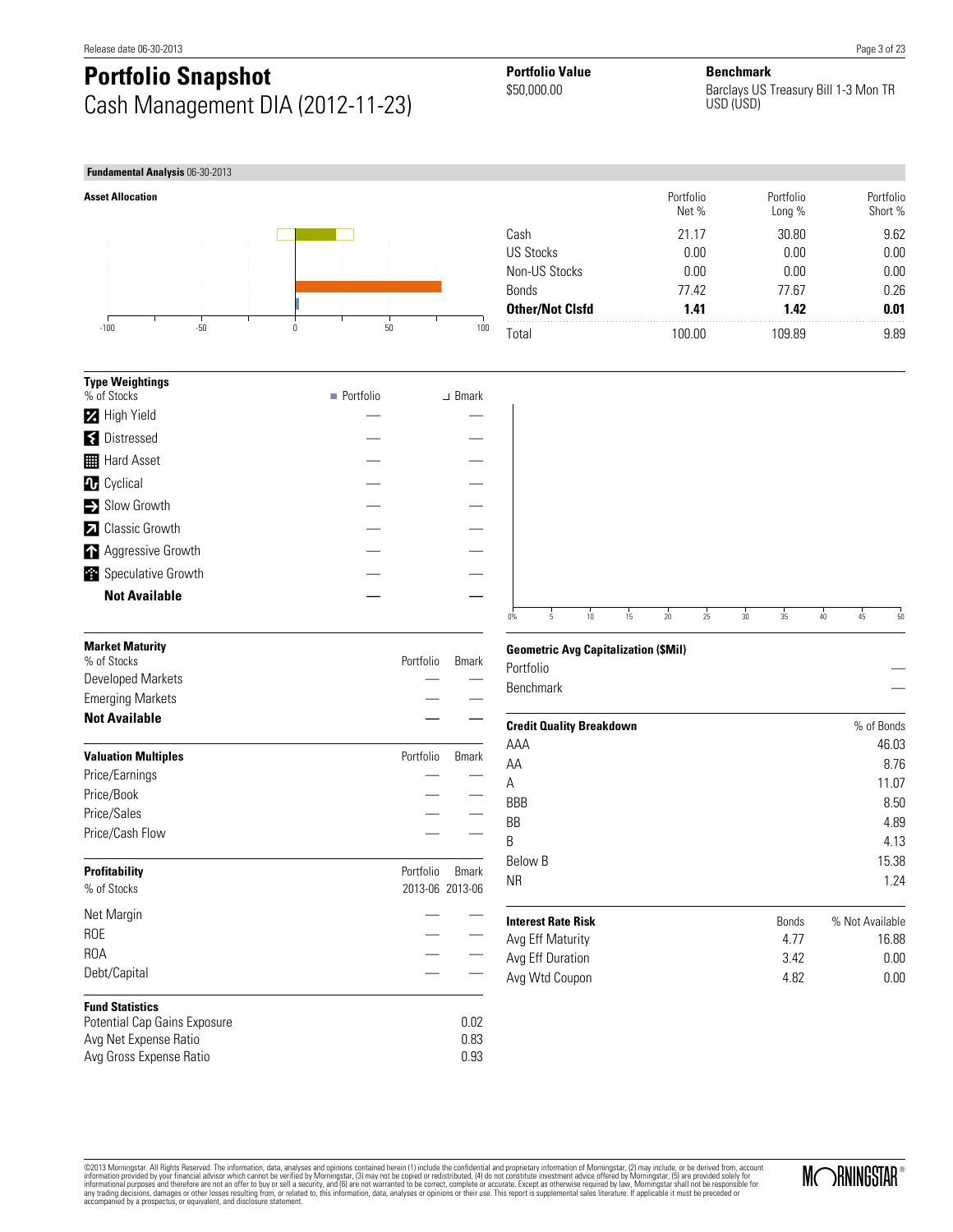| <b>Holdings</b> Ub-30-2013                |              |      |                  |          |
|-------------------------------------------|--------------|------|------------------|----------|
| Top 7 holdings out of 7                   | Symbol       | Type | Holding Value \$ | % Assets |
| DoubleLine Total Return Bond N (USD)      | <b>DLTNX</b> | MF   | 9.500            | 19.00    |
| Performance Trust Total Return Bond (USD) | <b>PTIAX</b> | MF   | 9.500            | 19.00    |
| Cash - 0.700%                             |              | CASH | 7.000            | 14.00    |
| Janus Short-Term Bond T (USD)             | <b>JASBX</b> | MF   | 6.000            | 12.00    |
| PIMCO Low Duration D (USD)                | PLDDX        | MF   | 6.000            | 12.00    |
| Sit US Government Securities (USD)        | SNGVX        | MF   | 6.000            | 12.00    |
| Templeton Global Bond A (USD)             | <b>TPINX</b> | MF   | 6.000            | 12.00    |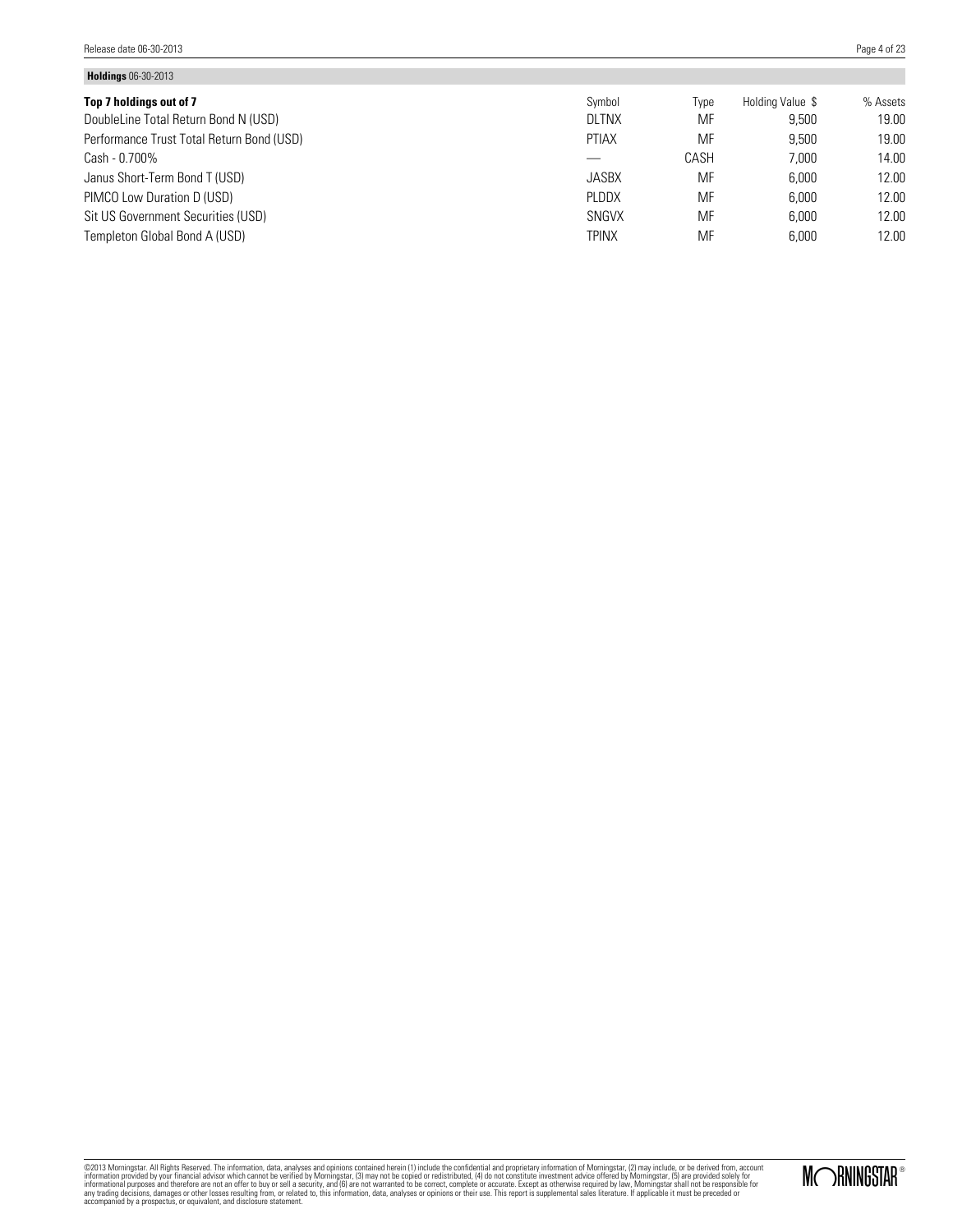# **Portfolio Snapshot Portfolio Value Benchmark**<br> **Benchmark Banclays** US Cash Management DIA (2012-11-23)

#### **Standardized and Tax Adjusted Returns**

The performance data quoted represents past performance and does not guarantee future results. The investment return and principal value of an investment will fluctuate; thus an investor's shares, when redeemed, may be worth more or less than their original cost. Current performance may be lower or higher than return data quoted herein. For performance data current to the most recent month-end please visit

http://advisor.morningstar.com/familyinfo.asp.

An investment in a money-market vehicle is not insured or guaranteed by the FDIC or any other government agency. The current yield quotation reflects the current earnings of the money market more closely than the total return quotation. Although money markets seek to preserve the value of your investment at \$1.00 per share, it is possible to lose money by investing in them.

Standardized Returns assume reinvestment of dividends and capital gains. They depict performance without adjusting for the effects of taxation, but are adjusted to reflect sales charges and ongoing fund expenses.

surrender, contract, and sales charges.

If adjusted for taxation, the performance quoted would be significantly reduced. For variable annuities, additional expenses will be taken into account, including M&E risk charges, fund-level expenses such as management fees and operating fees, contract-level administration fees, and charges such as

After-tax returns are calculated using the highest individual federal marginal income tax rates, and do not reflect the impact of state and local taxes. Actual after-tax returns depend on the investor's tax situation and may differ from those shown. The after-tax returns shown are not relevant to investors who hold their fund shares through tax-deferred arrangements such as 401(k) plans or an IRA. After-tax returns exclude the effects of either the alternative minimum tax or phase-out of certain tax credits. Any taxes due are as of the time the distributions are made, and the taxable amount and tax character of each distribution are as specified by the fund on the dividend declaration date. Due to foreign tax credits or realized capital losses, after-tax returns may be greater than before-tax returns. After-tax returns for exchange-traded funds are based on net asset value.

### **Annualized returns** 06-30-2013

| 7-dav<br>Yield | 1Yr     | 5Yr   | 10Yr | Since<br>Inception | Inception<br>Date | <b>Max Front</b><br>Load % | <b>Max Back</b><br>Load % | Net Exp<br><b>Ratio</b> % | <b>Gross Exp</b><br>Ratio % |
|----------------|---------|-------|------|--------------------|-------------------|----------------------------|---------------------------|---------------------------|-----------------------------|
| --             | 3.59    |       |      | 10.40              | 04-06-2010        | <b>NA</b>                  | ΝA                        | 0.76                      | 0.76                        |
|                | 0.90    | 3.97  | 3.49 | 4.46               | 09-01-1992        | <b>NA</b>                  | ΝA                        | $0.80^{\circ}$            | 0.84                        |
|                | 7.44    |       |      | 8.84               | 09-01-2010        | <b>NA</b>                  | ΝA                        | $0.95^2$                  | 1.35                        |
|                | 1.04    | 4.04  | 3.53 | 4.45               | 04-08-1998        | <b>NA</b>                  | ΝA                        | 0.75                      | 0.75                        |
|                | $-0.84$ | 3.67  | 3.85 | 6.04               | 06-02-1987        | <b>NA</b>                  | ΝA                        | 0.80                      | 0.80                        |
|                | 3.08    | 8.40  | 8.49 | 8.08               | 09-18-1986        | 4.25                       | ΝA                        | $0.90^3$                  | 0.91                        |
|                | -0.69   | 5.19  | 4.52 |                    |                   |                            |                           |                           |                             |
|                | 0.08    | 0.23  | 1.63 |                    |                   |                            |                           |                           |                             |
|                | 18.62   | -0.63 | 7.67 |                    |                   |                            |                           |                           |                             |
|                | 20.60   | 7.01  | 7.30 |                    |                   |                            |                           |                           |                             |
|                | 0.09    | 0.20  | 1.69 |                    |                   |                            |                           |                           |                             |
|                |         |       |      |                    |                   |                            |                           |                           |                             |

1. Contractual waiver; Expires 11-01-2013

2. Contractual waiver; Expires 12-29-2013

3. Contractual waiver; Expires 04-30-2014

| <b>Return after Tax (%)</b><br>On Distribution |         |      | On Distribution and Sales of Shares |                    |                   |         |      |      |                    |
|------------------------------------------------|---------|------|-------------------------------------|--------------------|-------------------|---------|------|------|--------------------|
|                                                | 1Yr     | 5Yr  | 10Yr                                | Since<br>Inception | Inception<br>Date | 1Yr     | 5Yr  | 10Yr | Since<br>Inception |
| DoubleLine Total Return Bond N (USD)           | 1.62    |      |                                     | 7.77               | 04-06-2010        | 2.28    |      |      | 7.08               |
| Janus Short-Term Bond T (USD)                  | 0.15    | 3.03 | 2.38                                | 2.80               | 09-01-1992        | 0.72    | 2.76 | 2.32 | 2.77               |
| Performance Trust Total Return Bond<br>(USD)   | 5.76    |      |                                     | 7.07               | 09-01-2010        | 4.48    |      |      | 6.19               |
| PIMCO Low Duration D (USD)                     | $-0.14$ | 2.81 | 2.26                                | 2.83               | 04-08-1998        | 0.83    | 2.70 | 2.28 | 2.81               |
| Sit US Government Securities (USD)             | $-1.33$ | 2.57 | 2.58                                | 4.02               | 06-02-1987        | $-0.41$ | 2.44 | 2.52 | 3.96               |
| Templeton Global Bond A (USD)                  | 0.84    | 6.12 | 6.29                                | 5 48               | በ9-18-1986        | 2.41    | 5.73 | 5.87 | 5.29               |

©2013 Morningstar. All Rights Reserved. The information, data, analyses and opinions contained herein (1) include the confidential and proprietary information of Morningstar, (2) may include, or be derived from, account information provided by your financial advisor which cannot be verified by Morningstar, (3) may not be copied or redistributed, (4) do not constitute investment advice offered by Morningstar, (5) are provided solely for<br>in

Barclays US Treasury Bill 1-3 Mon TR USD (USD)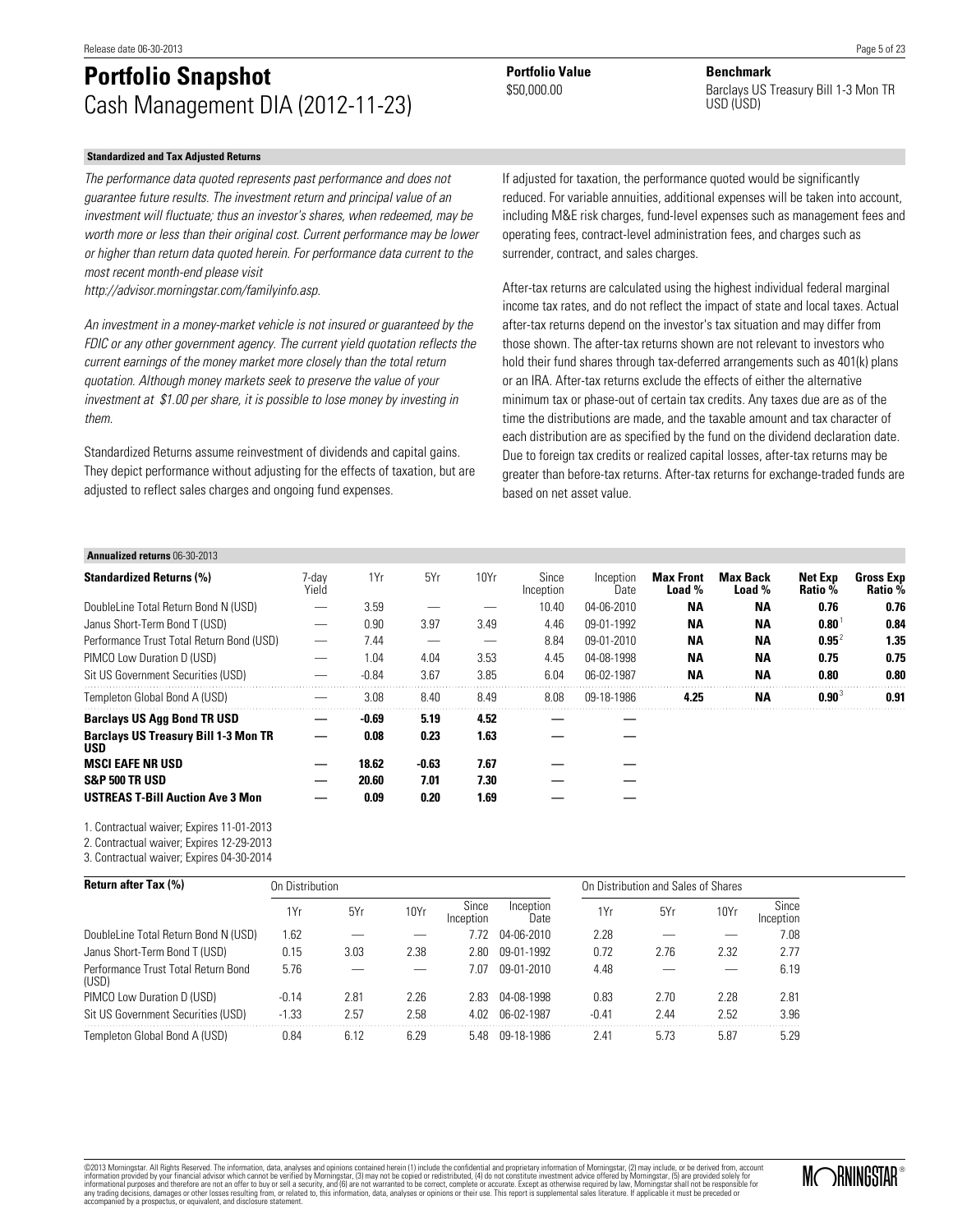# **Portfolio Snapshot Portfolio Value Benchmark**<br> **Benchmark**<br> **Banchware Banchware** Cash Management DIA (2012-11-23)

Barclays US Treasury Bill 1-3 Mon TR USD (USD)

| <b>Non-Load Adjusted Returns</b>                                    |                       |          |                          |                  |                     |                               |                 |               |              |                |
|---------------------------------------------------------------------|-----------------------|----------|--------------------------|------------------|---------------------|-------------------------------|-----------------|---------------|--------------|----------------|
| Total 7 holdings as of 06-30-2013                                   | Symbol                | Type     | Holdings<br>Date         | $%$ of<br>Assets | Holdina<br>Value \$ | 7-dav<br>Yield                | 1 Yr<br>Ret %   | 3 Yr<br>Ret % | 5Yr<br>Ret % | 10 Yr<br>Ret % |
| DoubleLine Total Return Bond N (USD)                                | <b>DLTNX</b>          | MF       | 06-2013                  | 19.00            | 9.500               |                               | 3.59            | 8.43          |              |                |
| Performance Trust Total Return Bond<br>(USD)                        | <b>PTIAX</b>          | MF       | 06-2013                  | 19.00            | 9,500               |                               | 7.44            |               |              |                |
| Cash - 0.700%                                                       |                       | CASH     | $\overline{\phantom{m}}$ | 14.00            | 7.000               |                               | 0.70            | 0.70          | 0.70         | 0.70           |
| Janus Short-Term Bond T (USD)                                       | <b>JASBX</b>          | MF       | 03-2013                  | 12.00            | 6.000               | $\overline{\phantom{0}}$      | 0.90            | 2.02          | 3.97         | 3.49           |
| PIMCO Low Duration D (USD)                                          | <b>PLDDX</b>          | MF       | 03-2013                  | 12.00            | 6,000               |                               | 1.04            | 2.53          | 4.04         | 3.53           |
| Sit US Government Securities (USD)<br>Templeton Global Bond A (USD) | <b>SNGVX</b><br>TPINX | MF<br>MF | 06-2013<br>03-2013       | 12.00<br>12.00   | 6.000<br>6.000      | $\overbrace{\phantom{12333}}$ | $-0.84$<br>7.66 | 2.02<br>6.58  | 3.67<br>9.35 | 3.85<br>8.97   |

#### **Return Participation** 06-30-2013

This portfolio report includes securities for which return data is not available for the entire history represented. When return is not available for a security, the remaining securities returns are reweighted to maintain consistent proportions for the securities that do have returns. The reweighting impacts trailing return data, as well as statistics that are calculated using return, including standard deviation, mean, Sharpe ratio, alpha, beta and R-squared. The following securities do not have 120 months of return data reflected in the report.

**Security Start Date** DoubleLine Total Return Bond N (USD) 05-31-2010 Performance Trust Total Return Bond (USD) 10-31-2010

#### **Performance Disclosure**

The performance data quoted represents past performance and does not guarantee future results. The investment return and principal value of an investment will fluctuate; thus an investor's shares, when redeemed, may be worth more or less than their original cost. Current performance may be lower or higher than return data quoted herein. For performance data current to the most recent month-end, please visit http://advisor.morningstar.com/familyinfo.asp.

#### **See Disclosure Page for Standardized Returns.**

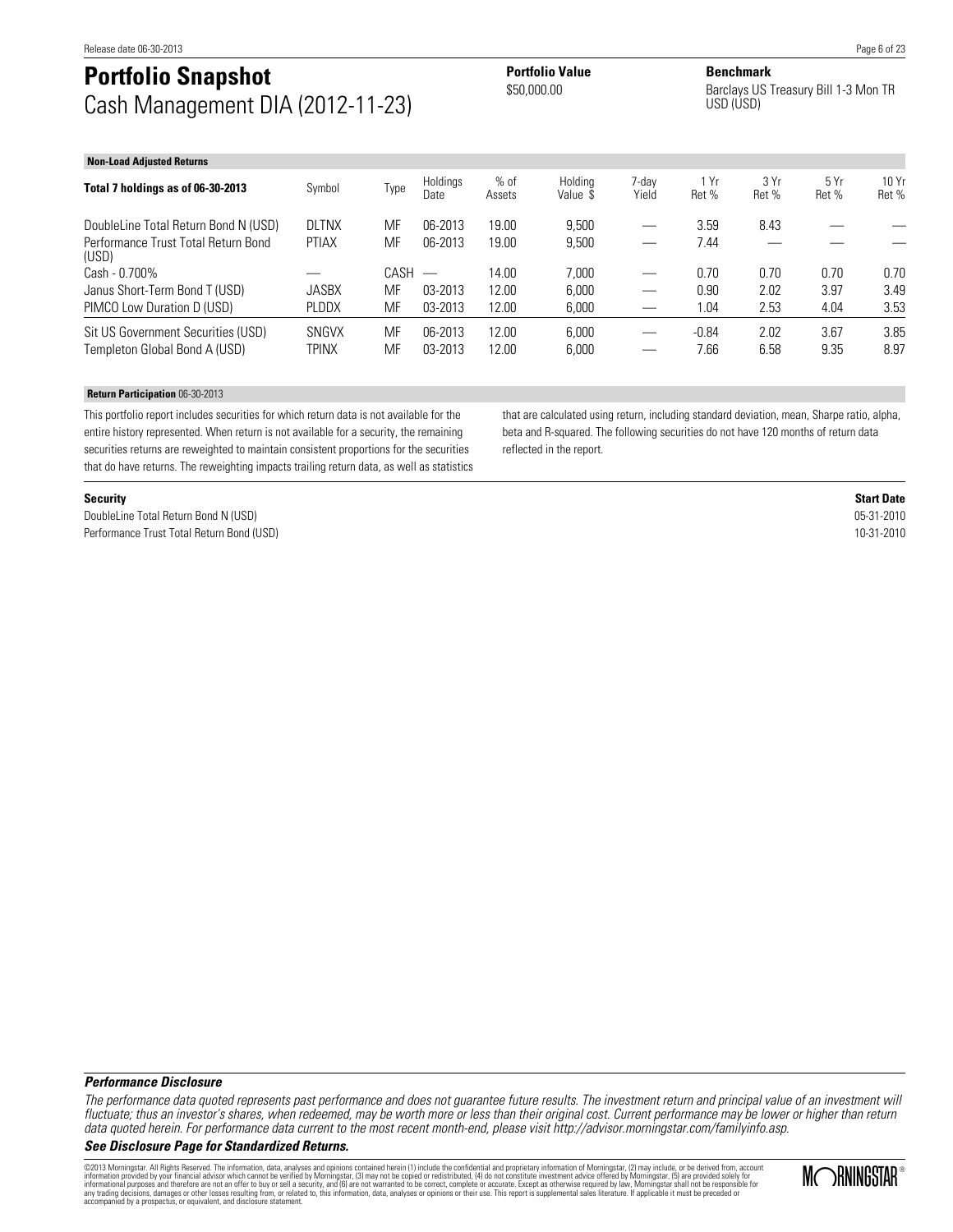# **Portfolio X-RayTM** Cash Management DIA (2012-11-23)

## **Benchmark Market Value**

Barclays US Treasury Bill 1-3 Mon TR USD (USD) \$50,000.00

| <b>Asset Allocation 06-30-2013</b> |                         |             |         |
|------------------------------------|-------------------------|-------------|---------|
|                                    | <b>Asset Allocation</b> | Portfolio % | Bmark % |
|                                    | $\bullet$ Cash          | 21.17       | 100.00  |
|                                    | ● US Stocks             | 0.00        | 0.00    |
|                                    | • Non-US Stocks         | 0.00        | 0.00    |
|                                    | ● Bonds                 | 77.42       | 0.00    |
|                                    | ● Other/Not Clsfd       | 1.41        | 0.00    |

#### **Investment Style 06-30-2013**

|     |                          |     |                           | <b>Fixed-Income Style</b> | Portfolio | <b>B</b> mark |                              | <b>Equity Style</b>        | Portfolio | <b>Bmark</b> |
|-----|--------------------------|-----|---------------------------|---------------------------|-----------|---------------|------------------------------|----------------------------|-----------|--------------|
| 17  |                          |     | light<br>S                |                           |           |               | ange                         |                            |           |              |
|     |                          |     |                           | <b>Effective Duration</b> | 3.42      |               |                              | Average Market Cap (\$mil) |           |              |
| 22  |                          |     | Med                       | <b>Effective Maturity</b> | 4.77      |               | $\mathop{\rm Spin}\nolimits$ | Price/Earnings             |           |              |
| 24  | 24                       |     | ļ                         |                           |           |               | Small                        | Price/Book                 |           |              |
| Ltd | Mod                      | Fxt |                           |                           |           |               | Value Blend Growth           | Price/Sales                |           |              |
|     |                          |     |                           |                           |           |               |                              | Price/Cash Flow            |           |              |
|     | $0-10$ 10-25 25-50 $>50$ |     |                           |                           |           |               | $0-10$ 10-25 25-50 $>50$     |                            |           |              |
|     |                          |     | Stock Analysis 06-30-2013 |                           |           |               |                              |                            |           |              |

## **Stock Sectors**





#### **World Regions**

Greater Asia Americas Greater Europe



|                |                       | Portfolio % | Bmark % |
|----------------|-----------------------|-------------|---------|
|                | Cyclical              |             |         |
| Æ.             | <b>Basic Matls</b>    |             |         |
| A              | Consumer Cycl         |             |         |
| $\mathbb{R}^2$ | <b>Financial Sys</b>  |             |         |
| 商              | <b>Real Estate</b>    |             |         |
| w              | <b>Sensitive</b>      |             |         |
|                | Commun Svs            |             |         |
| $\bullet$      | Energy                |             |         |
| ⋫              | Industrials           |             |         |
|                | Technology            |             |         |
|                | <b>Defensive</b>      |             |         |
|                | <b>Consumer Def</b>   |             |         |
|                | Healthcare            |             |         |
|                | Utilities             |             |         |
|                | <b>Not Classified</b> |             |         |

|                       | Portfolio % | Bmark % |
|-----------------------|-------------|---------|
| <b>Americas</b>       |             | 0.00    |
| North America         |             |         |
| Latin America         |             |         |
| <b>Greater Europe</b> |             | 0.00    |
| United Kingdom        |             |         |
| Europe-Developed      |             |         |
| Europe-Emerging       |             |         |
| Africa/Middle East    |             |         |
| <b>Greater Asia</b>   |             | 0.00    |
| Japan                 |             |         |
| Australasia           |             |         |
| Asia-Developed        |             |         |
| Asia-Emerging         |             |         |

@2013 Morningstar. All Rights Reserved. The information, data, analyses and opinions contained hrein (1) include the confidential and proprietary information of Morningstar, (5) are provided solely for<br>information provided

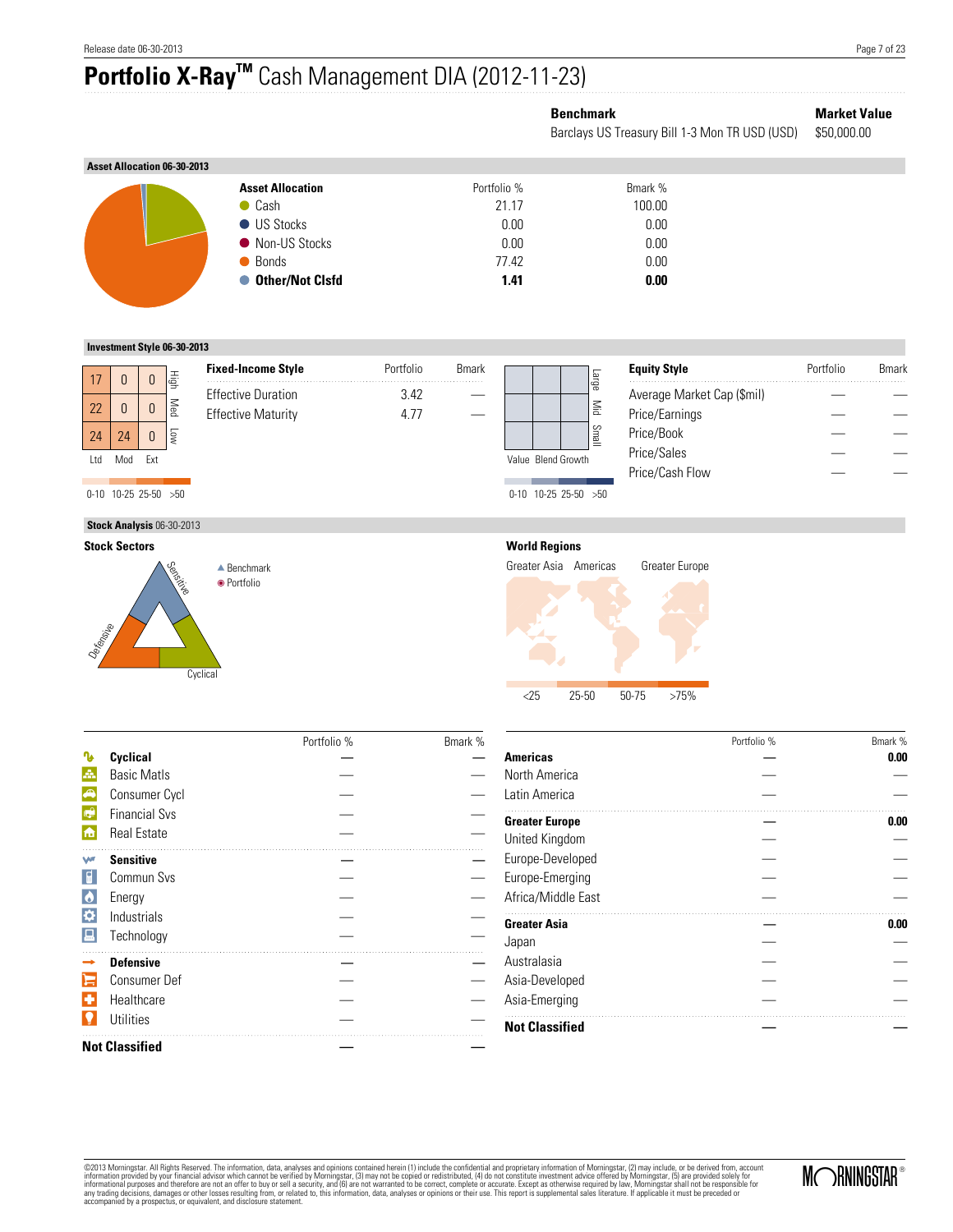# **Portfolio X-RayTM** Cash Management DIA (2012-11-23)

## **Benchmark Market Value**

Barclays US Treasury Bill 1-3 Mon TR USD (USD) \$50,000.00

| Bond Analysis 06-30-2013    |             |         |                  |       |
|-----------------------------|-------------|---------|------------------|-------|
| <b>Fixed-Income Sectors</b> | Portfolio % | Bmark % | <b>Portfolio</b> | Bmark |
| <b>th</b> Government        | 12.92       |         |                  |       |
| <b>Municipal</b>            | 10.14       |         |                  |       |
| <b>C</b> Corporate          | 10.09       |         |                  |       |
| Securitized                 | 51.99       |         |                  |       |
| <b>C</b> Cash & Equivalents | 14.18       |         |                  |       |
| <b>Derivative</b>           | 0.70        |         |                  |       |
|                             |             |         |                  |       |

#### **Maturity Breakdown**

| <b>Effective Maturity</b><br>$1 - 3$ | Portfolio %<br>19.63 |
|--------------------------------------|----------------------|
| $3-5$                                | 5.25                 |
| $5-7$                                | 3.30                 |
| $7 - 10$                             | 9.60                 |
| $10 - 15$                            | 5.44                 |
| $15 - 20$                            | 10.30                |
| 20-30                                | 43.23                |
| >30                                  | 3 2 4                |



#### **Credit Quality Breakdown**

| <u>UIGUIL QUAIILY DIGARAOWII</u><br><b>Credit Quality</b><br>AAA | Portfolio %<br>46.03 |
|------------------------------------------------------------------|----------------------|
| AA                                                               | 8.76                 |
| А                                                                | 11.07                |
| <b>BBB</b>                                                       | 8.50                 |
| BB                                                               | 4.89                 |
| B                                                                | 4.13                 |
| Below B                                                          | 15.38                |
| <b>NR</b>                                                        | 1.24                 |

#### **Top 10 Net Underlying Holdings 06-30-2013**

| Assets % | Name                                    | Type       | Sector | Countrv              |
|----------|-----------------------------------------|------------|--------|----------------------|
| 3.44     | Fin Fut Euro\$ Cme 12/14/15             | <b>BND</b> |        |                      |
| 1.85     | Irs Usd 3mls/1.50000s 03/18/15-16 Cme   | <b>BND</b> |        |                      |
| 0.92     | Fin Fut Euro\$ Cme 06/15/15             | <b>BND</b> |        |                      |
| 0.64     | Philadelphia Pa Auth                    | <b>BND</b> |        | <b>United States</b> |
| 0.60     | US Treasury Note 1.625%                 | <b>BND</b> |        | <b>United States</b> |
| 0.44     | Fin Fut Euro\$ Cme 03/14/16             | <b>BND</b> |        |                      |
| 0.41     | Massachusetts Bay Transn Auth 5.25%     | <b>BND</b> |        | <b>United States</b> |
| 0.39     | La Joya Tex Indpt Sch Dist 5%           | <b>BND</b> |        | <b>United States</b> |
| 0.39     | Dallas Fort Worth Tex Intl Arp Joint 5% | <b>BND</b> |        | <b>United States</b> |
| 0.38     | US Treasury Note                        | BND        |        | <b>United States</b> |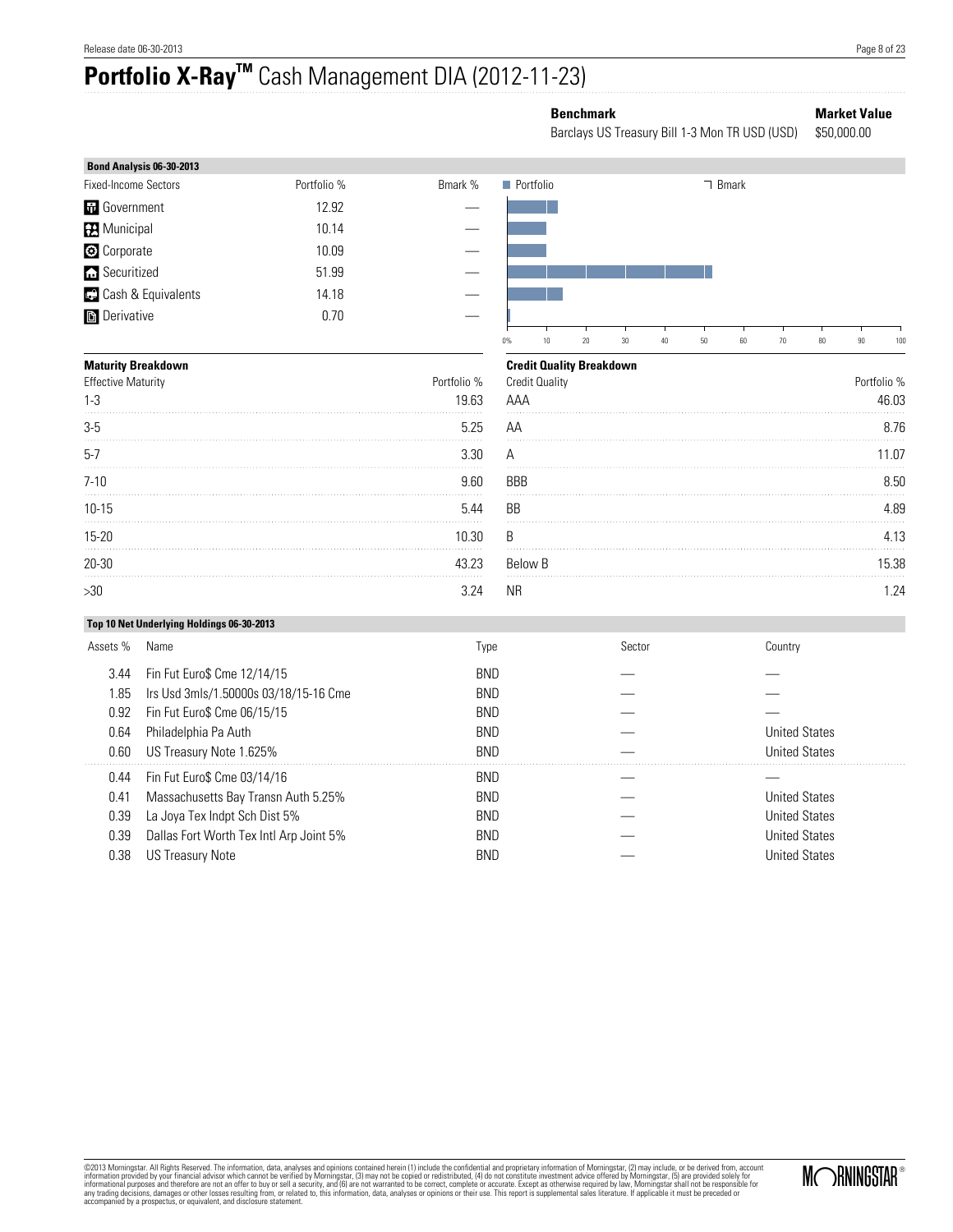# **Portfolio X-RayTM** Cash Management DIA (2012-11-23)

# **Portfolio Holdings Benchmark Benchmark Benchmark**

Barclays US Treasury Bill 1-3 Mon TR USD (USD)

| Portfolio Holdings 06-30-2013             |      |                     |          |                 |
|-------------------------------------------|------|---------------------|----------|-----------------|
| <b>Total: 7 Holdings</b>                  | Type | Fund Portfolio Date | Assets % | Market Value \$ |
| DoubleLine Total Return Bond N (USD)      | MF   | 06-30-2013          | 19.00    | 9.500           |
| Performance Trust Total Return Bond (USD) | MF   | 06-30-2013          | 19.00    | 9.500           |
| Cash - 0.700%                             | CASH |                     | 14.00    | 7.000           |
| Janus Short-Term Bond T (USD)             | MF   | 03-31-2013          | 12.00    | 6.000           |
| PIMCO Low Duration D (USD)                | MF   | 03-31-2013          | 12.00    | 6.000           |
| Sit US Government Securities (USD)        | MF   | 06-30-2013          | 12.00    | 6,000           |
| Templeton Global Bond A (USD)             | MF   | 03-31-2013          | 12.00    | 6.000           |

@2013 Morningstar. All Rights Reserved. The information, data, analyses and opinions contained hrein (1) include the confidential and proprietary information of Morningstar, (5) are provided solely for<br>information provided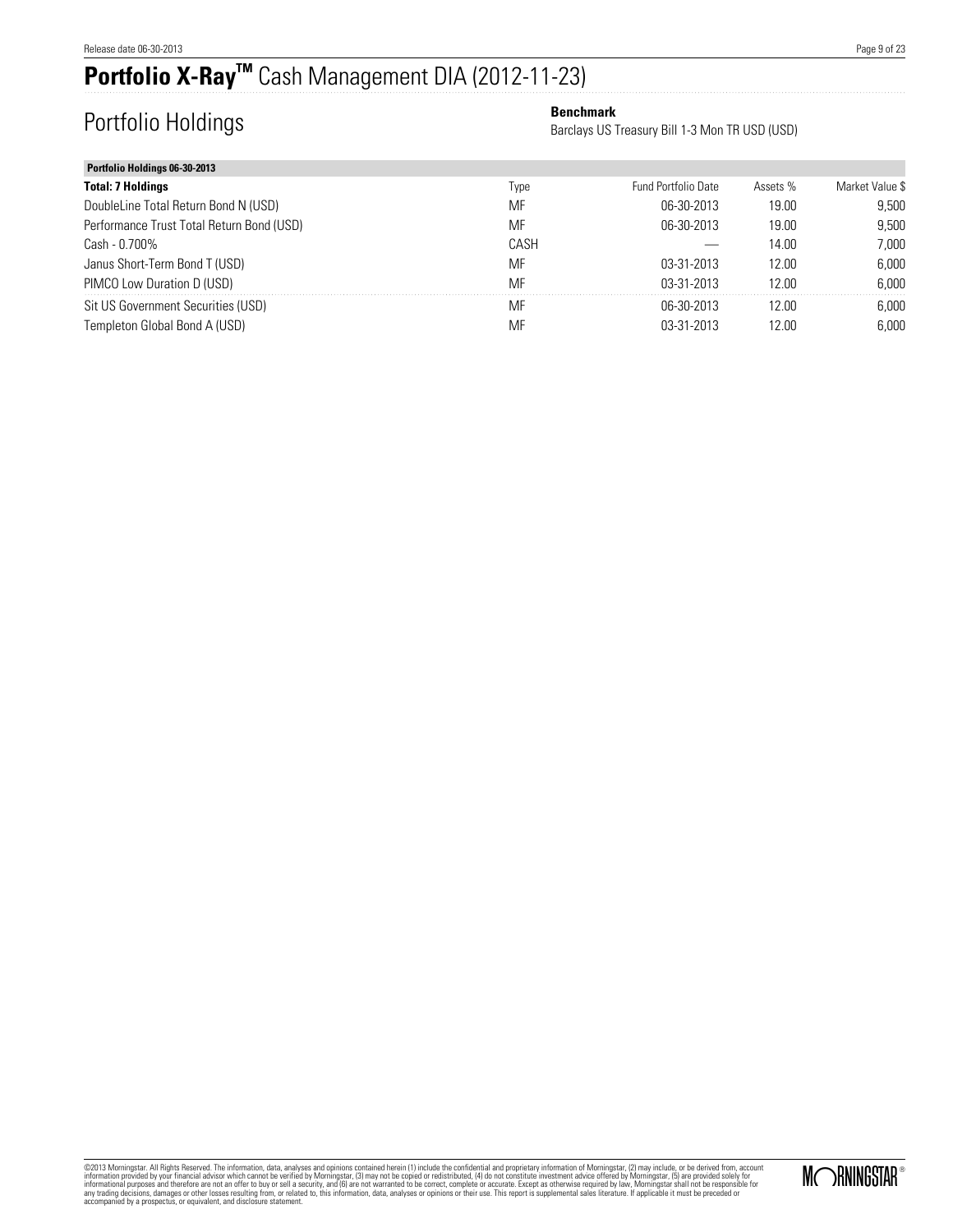# **Stock Intersection** Cash Management DIA (2012-11-23)

This Stock Detail table shows how the top 0 net stock holdings are distributed across the portfolio, ranked by the percentage of portfolio net assets. The Holding Portfolio Date is the date that the fund's portfolio was last updated. When making comparisons among funds, it is an important date to keep in mind. It is possible that a fund's portfolio could be up to eight months old at the time of publication. See disclosures for more information.

#### **Stock Details**

Stock Ticker/ISIN % of

Investments

Holding Portfolio Date

Sector

MORNINGSTAR®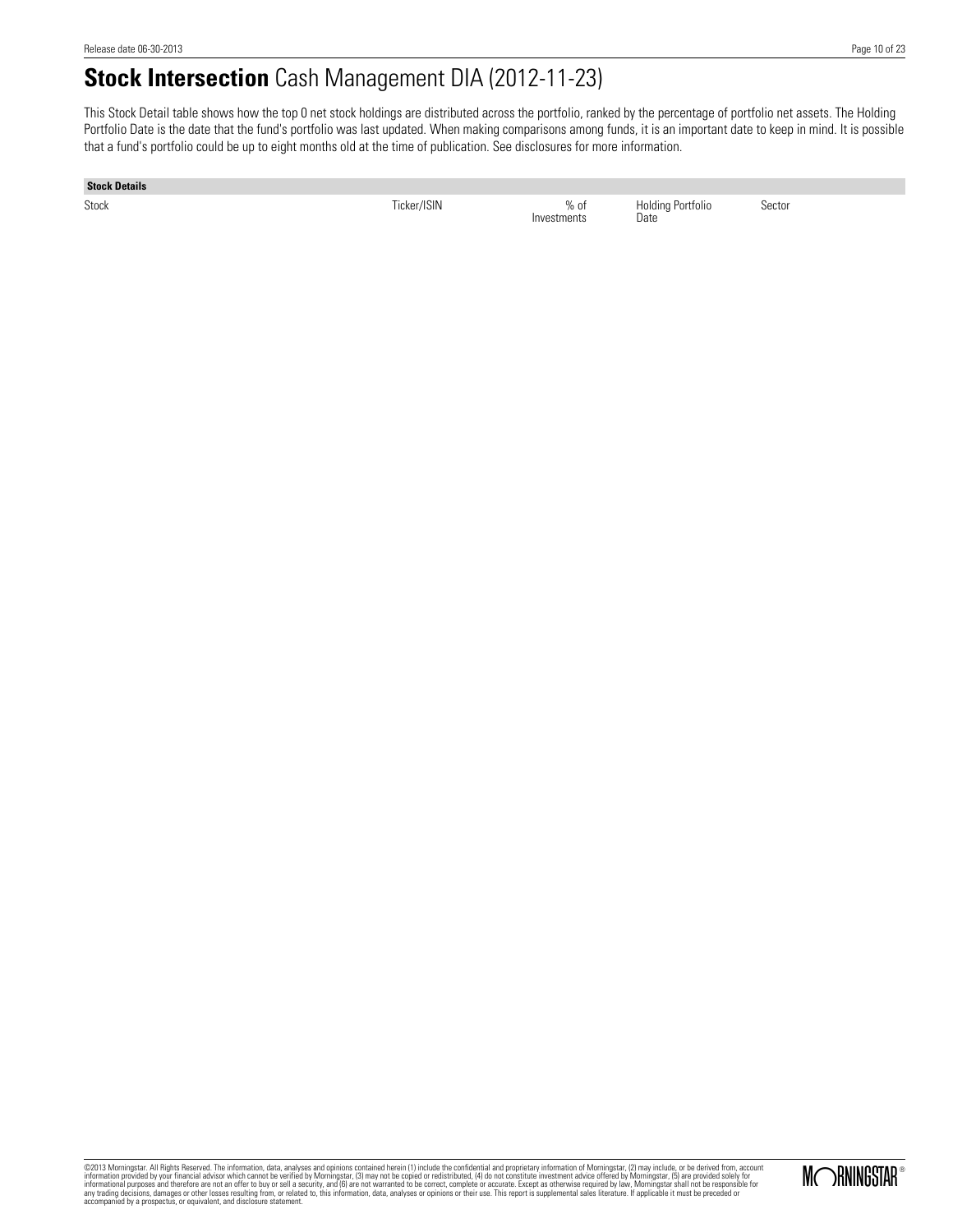. . . . . . . . . . . . . . . . .

# **3 Year Risk/Reward Scatterplot** Cash Management DIA (2012-11-23)

**06-30-2010 to 06-30-2013**<br> **Currency Benchmark**<br>
USD Barclays US

| <b>Currency</b> |  |
|-----------------|--|
| 110D            |  |

USD Barclays US Treasury Bill 1-3 Mon TR USD (USD)

#### **Risk/Reward Analysis**

|                  | $\bullet$ Security<br><b>H</b> Bmark             |     | <b>O</b> Portfolio |     |     |     |     |     |     |     |     |              |      |      |                       | 3 Year Mean |
|------------------|--------------------------------------------------|-----|--------------------|-----|-----|-----|-----|-----|-----|-----|-----|--------------|------|------|-----------------------|-------------|
|                  | Low Risk/High Fleward                            |     |                    |     |     |     |     |     |     |     |     |              |      |      | High Risk/High Reward | 17.60       |
|                  |                                                  |     |                    |     |     |     |     |     |     |     |     |              |      |      |                       | 15.40       |
|                  |                                                  |     |                    |     |     |     |     |     |     |     |     |              |      |      |                       |             |
|                  |                                                  |     |                    |     |     |     |     |     |     |     |     |              |      |      |                       | 13.20       |
|                  |                                                  |     |                    |     |     |     |     |     |     |     |     |              |      |      |                       | 11.00       |
|                  |                                                  |     |                    |     |     |     |     |     |     |     |     |              |      |      |                       | 8.80        |
|                  |                                                  |     |                    |     |     |     |     |     |     |     |     |              |      |      |                       |             |
|                  |                                                  |     |                    |     |     |     |     |     |     |     |     |              |      |      |                       | 6.60        |
|                  |                                                  |     |                    | ◉   |     |     |     |     |     |     |     |              |      |      |                       | 4.40        |
|                  |                                                  |     |                    | b   |     |     |     |     |     |     |     |              |      |      |                       |             |
|                  |                                                  |     | 6                  |     |     |     |     |     |     |     |     |              |      |      |                       | 2.20        |
|                  | g,<br>πг                                         |     |                    |     |     |     |     |     |     |     |     |              |      |      |                       | 0.00        |
|                  |                                                  |     |                    |     |     |     |     |     |     |     |     |              |      |      |                       | $-2.20$     |
|                  |                                                  |     |                    |     |     |     |     |     |     |     |     |              |      |      |                       |             |
|                  | Low Risk/Low Reward                              |     |                    |     |     |     |     |     |     |     |     |              |      |      | High Risk/Low Reward  | $-4.40$     |
| $-1.0$           | $-0.2$                                           | 0.6 | 1.4                | 2.2 | 3.0 | 3.8 | 4.6 | 5.4 | 6.2 | 7.0 | 7.8 | 8.6          | 9.4  | 10.2 | 11.0                  |             |
|                  | 3 Year Standard Deviation                        |     |                    |     |     |     |     |     |     |     |     |              |      |      |                       |             |
|                  | <b>Securities</b>                                |     |                    |     |     |     |     |     |     |     |     | 3 Yr Std Dev |      |      |                       | 3 Yr Mean   |
| $\blacksquare$   | Cash - 0.700%                                    |     |                    |     |     |     |     |     |     |     |     |              | 0.00 |      |                       | 0.70        |
| $\overline{2}$   | DoubleLine Total Return Bond N (USD, DLTNX)      |     |                    |     |     |     |     |     |     |     |     |              | 2.95 |      |                       | 8.43        |
| $\mathbf{B}$     | Janus Short-Term Bond T (USD, JASBX)             |     |                    |     |     |     |     |     |     |     |     |              | 1.37 |      |                       | 2.02        |
| $\overline{4}$   | Performance Trust Total Return Bond (USD, PTIAX) |     |                    |     |     |     |     |     |     |     |     |              |      |      |                       |             |
| $\sqrt{5}$       | PIMCO Low Duration D (USD, PLDDX)                |     |                    |     |     |     |     |     |     |     |     |              | 2.28 |      |                       | 2.53        |
| $6\phantom{.}6$  | Sit US Government Securities (USD, SNGVX)        |     |                    |     |     |     |     |     |     |     |     |              | 1.32 |      |                       | 2.02        |
| $\left(7\right)$ | Templeton Global Bond A (USD, TPINX)             |     |                    |     |     |     |     |     |     |     |     |              | 9.43 |      |                       | 6.58        |
| 85               | Benchmark                                        |     |                    |     |     |     |     |     |     |     |     |              | 0.02 |      |                       | 0.09        |
| ◉                | Portfolio                                        |     |                    |     |     |     |     |     |     |     |     |              | 2.25 |      |                       | 4.93        |

@2013 Morningstar. All Rights Reserved. The information, data, analyses and opinions contained hrein (1) include the confidential and proprietary information of Morningstar, (5) are provided solely for<br>information provided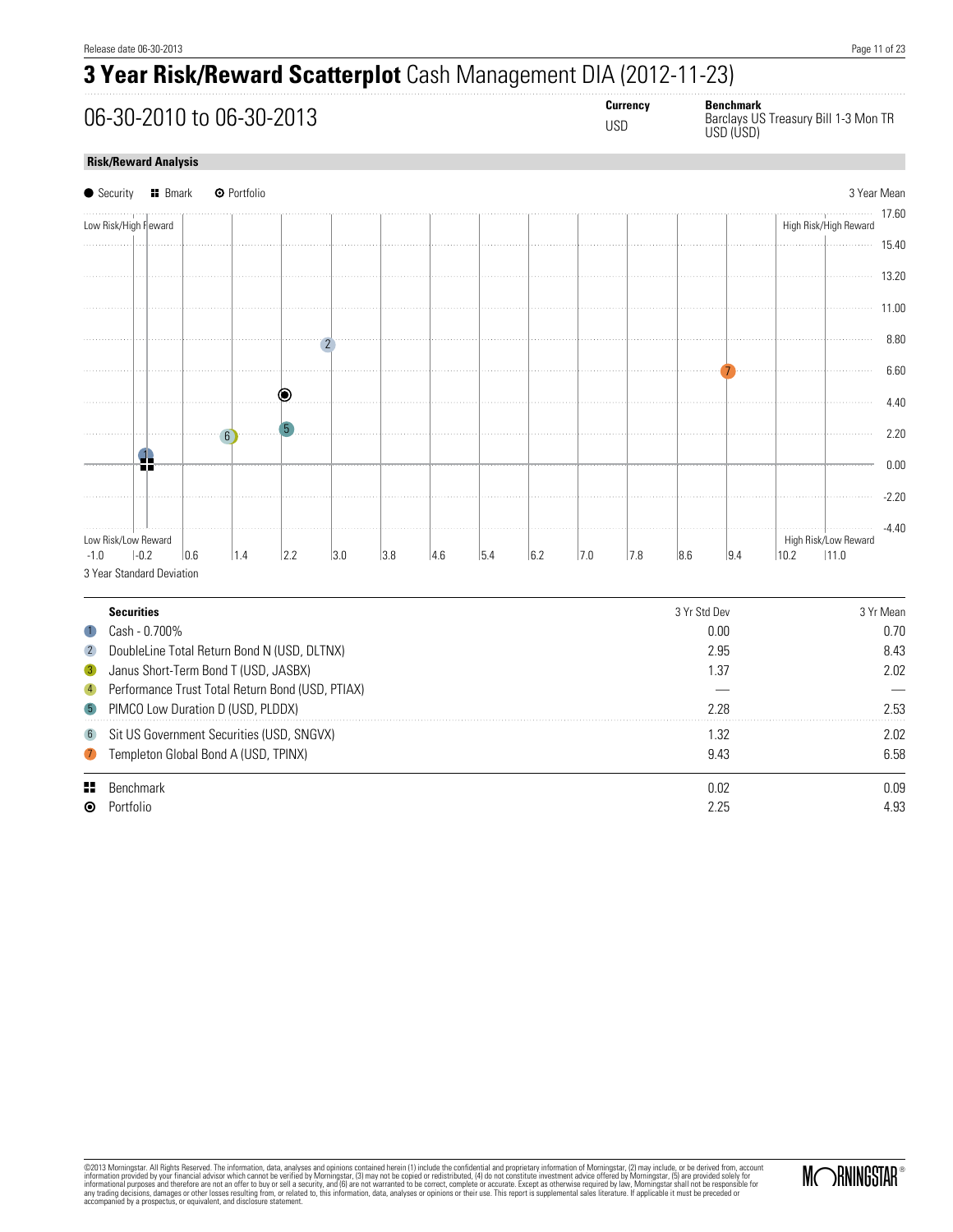# **Correlation Matrix** 06-30-2010 to 06-30-2013: Cash Management DIA (2012-11-23)

#### **Correlation Matrix 3 Year**



### **Degree of Correlation**

| High         | Aoderate    | None              | <b>Moderately Negative</b> | <b>Highly Negative</b> |
|--------------|-------------|-------------------|----------------------------|------------------------|
| 0.70 to 1.00 | .11 to 0.69 | $0.10$ to $-0.10$ | 1 to $-0.69$               | -0.70 to -1.00         |

The Correlation Matrix demonstrates the relationship of return patterns among investments. It is based upon the correlation coefficient, a number between -1.0 and 1.0. A perfect negative linear relationship between two investments has a correlation of - 1.0, whereas a perfect positive linear relationship exists with a correlation of 1.0.

A correlation coefficient of 0.0 indicates no linear relationship between the investments. Correlation information can be valuable in assessing the diversification effect of combining an investment with other investing options.

2 DoubleLine Total Return Bond N (USD, DLTNX)

4 Janus Short-Term Bond T (USD, JASBX)<br>5 PIMCO Low Duration D (USD, PLDDX) 5 PIMCO Low Duration D (USD, PLDDX)<br>6 Sit US Government Securities (USD, S Sit US Government Securities (USD, SNGVX) 7 Templeton Global Bond A (USD, TPINX) 8 Performance Trust Total Return Bond (USD, PTIAX)

**Investment Key** 1 Portfolio

3 Cash - 0.700%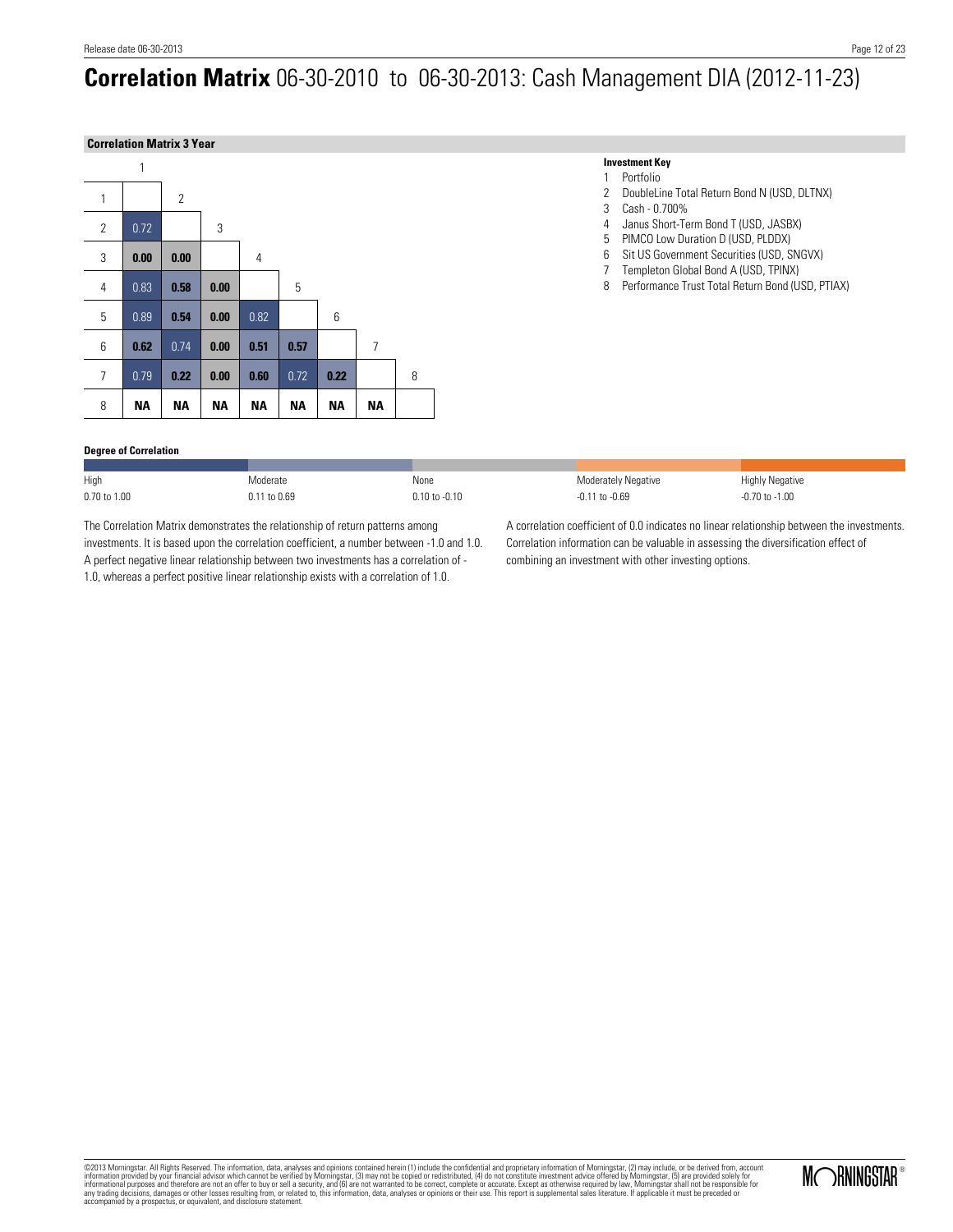# **Portfolio Snapshot Report Disclosure Statement**

#### **General**

Investment portfolios illustrated in this report can be scheduled or unscheduled. With an unscheduled portfolio, the user inputs only the portfolio holdings and their current allocations. Morningstar calculates returns using the given allocations assuming monthly rebalancing. Taxes, loads, and sales charges are not taken into account.

With scheduled portfolios, the user inputs the date and amount for all investments into and withdrawals from each holding, as well as tax rates, loads, and other factors that would have affected portfolio performance. A hypothetical illustration is one type of scheduled portfolio.

Both scheduled and unscheduled portfolios are theoretical, for illustrative purposes only, and are not reflective of an investor's actual experience. For both scheduled and unscheduled portfolios, the performance data given represents past performance and should not be considered indicative of future results. Principal value and investment return of stocks, mutual funds, and variable annuity/life products will fluctuate, and an investor's shares/units, when redeemed, will be worth more or less than the original investment. Stocks, mutual funds, and variable annuity/life products are not FDIC-insured, may lose value, and are not guaranteed by a bank or other financial institution. Portfolio statistics change over time.

Used as supplemental sales literature, the Portfolio Snapshot report must be preceded or accompanied by the fund/policy's current prospectus or equivalent. In all cases, this disclosure statement should accompany the Portfolio Snapshot report. Morningstar is not itself a FINRA-member firm.

The underlying holdings of the portfolio are not federally or FDIC-insured and are not deposits or obligations of, or guaranteed by any financial institution. Investing in securities involves investment risks, including possible loss of principal and fluctuation in value.

The information contained in this report is from the most recent information available to Morningstar as of the release date, and may or may not be an accurate reflection of the current composition of the securities included in the portfolio. There is no assurance that the weightings, composition and ratios will remain the same.

#### **Items to Note Regarding Certain Underlying Securities**

A closed-end fund is an investment company, which typically makes one public offering of a fixed number of shares. Thereafter, shares are traded on a secondary market such as the New York Stock Exchange. As a result, the secondary market price may be higher or lower than the closed-end fund's net asset value (NAV). If these shares trade at a price above their NAV, they are said to be trading at a premium. Conversely, if they are trading at a price below their NAV, they are said to be trading at a discount.

An exchange-traded fund (ETF) is an investment company that typically has an investment objective of striving to achieve a similar return as a particular market index. The ETF will invest in either all or a representative sample of the securities included in the index it is seeking to imitate. Like closed-end funds, an ETF can be traded on a secondary market and thus have a market price that may be higher or lower than its net asset value. If these shares trade at a price above their NAV, they are said to be trading at a premium. Conversely, if they are trading at a price below their NAV, they are said to be trading at a discount.

A money-market fund is an investment company that invests in commercial paper, banker's acceptances, repurchase agreements, government securities, certificates of deposit and other highly liquid securities, and pays money market rates of interest. Money markets are not FDIC-insured, may lose money, and are not guaranteed by a bank or other financial institution. Although the money market seeks to preserve a stable per share value (i.e. \$1.00 per share), it is possible to lose money by investment in the fund.

A unit investment trust (UIT) is an investment company organized under a trust agreement between a sponsor and trustee. UITs typically purchase a fixed portfolio of securities and then sell units in the trust to investors. The major difference between a UIT and a mutual fund is that a mutual fund is actively managed, while a UIT is not. On a periodic basis, UITs usually distribute to the unit holder their pro rata share of the trust's net investment income and net realized capital gains, if any. If the trust is one that invests only in tax-free securities, then the income from the trust is also tax-free. UITs generally make one public offering of a fixed number of units. However, in some cases, the sponsor will maintain a secondary market that allows existing unit holders to sell their units and for new investors to buy units.

Variable annuities are tax-deferred investments structured to convert a sum of money into a series of payments over time. Variable annuity policies have limitations and are not viewed as short-term liquid investments. An insurance company's fulfillment of a commitment to pay a minimum death benefit, a schedule of payments, a fixed investment account guaranteed by the insurance company, or another form of guarantee depends on the claims-paying ability of the issuing insurance company. Any such guarantee does not affect or apply to the investment return or principal value of the separate account and its subaccount. The financial ratings quoted for an insurance company do not apply to the separate account and its subaccount. If the variable annuity subaccount is invested in a money-market fund, it seeks to preserve a stable per share value (i.e. \$1.00 per share), but it is possible to lose money by investment in the fund.

Variable life insurance is a cash-value life insurance that has a variable cashvalue and/or death benefit depending on the investment performance of the subaccount into which premium payments are invested. Unlike traditional life insurance, variable life insurance has inherent risks associated with it, including market volatility, and is not viewed as a short-term liquid investment. For more information on a variable life product, including each subaccount, please read the current prospectus. Please note, the financial ratings noted on the report are quoted for an insurance company and do not apply to the separate account and its subaccount. If the variable life subaccount is invested in a money-market fund, it seeks to preserve a stable per share value (i.e. \$1.00 per share), but it is possible to lose money by investment in the fund.

A bond is a debt security. When an investor purchases a bond, the purchase amount is lent to a government, municipality, corporation or other entity known as an issuer. The issuer promises to pay a specified rate of interest during the life of the bond and repay the face value of the bond when it matures. Individual bond issue data, price evaluations, and effective duration are provided by Interactive Data Corporation.

#### **Pre-inception Returns**

The analysis in this report may be based, in part, on adjusted historical returns for periods prior to the fund's actual inception. These calculated returns reflect the historical performance of the oldest share class of the fund, adjusted to reflect the fees and expenses of this share class. These fees and expenses are referenced in the report's list of holdings and again on the standardized returns page. When pre-inception data is presented in the report, the header at the top of the report will indicate this and the affected data elements will be displayed in italics.

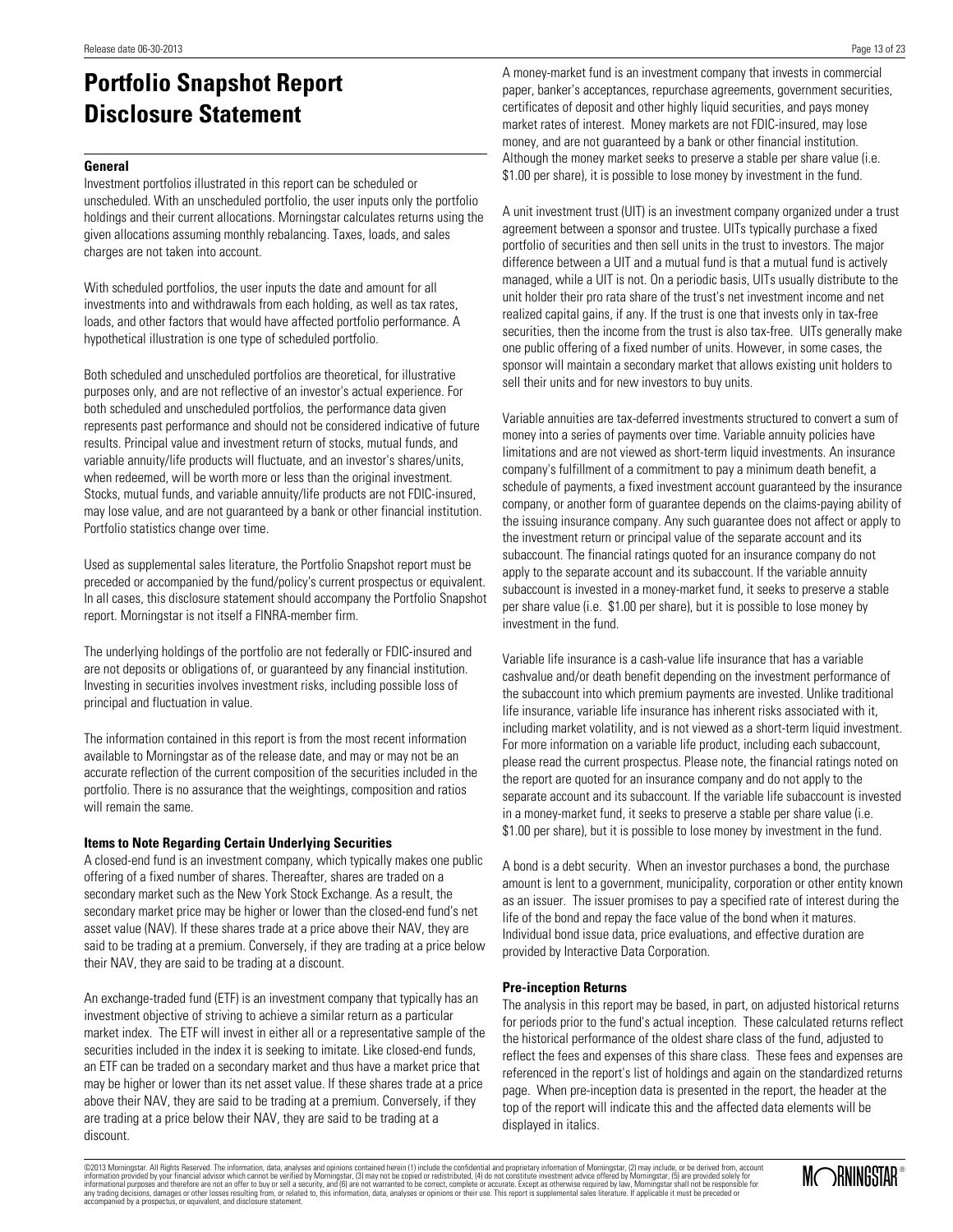#### Release date 06-30-2013

While the inclusion of pre-inception data provides valuable insight into the probable long-term behavior of newer share classes of a fund, investors should be aware that an adjusted historical return can only provide an approximation of that behavior. For example, the fee structures of a retail share class will vary from that of an institutional share class, as retail shares tend to have higher operating expenses and sales charges. These adjusted historical returns are not actual returns. Calculation methodologies utilized by Morningstar may differ from those applied by other entities, including the fund itself.

#### **Scheduled Portfolio Trailing Returns**

Scheduled Portfolios are customized by the user to account for loads, taxes, cash flows and specific investment dates. Scheduled portfolios use the portfolio's investment history to calculate final market values and returns. For scheduled portfolios, both individual holdings and portfolio returns are internalrate-of-return calculations that reflect the timing and dollar size of all purchases and sales. For stocks and mutual funds, sales charges and tax rates are taken into account as specified by the user (except in the pre-tax returns, which reflect the impact of sales charges but not taxes). Note that in some scheduled portfolio illustrations, dividends and capital gains distributions, if applicable, are reinvested at the end of the month in which they are made at the month-end closing price. This can cause discrepancies between calculated returns and actual investor experience.

The trailing returns for scheduled portfolios commence at the end of the day on the investment start date. All front-load fees and beginning of period assetbased fees are deducted at the start of the day, therefore these fees will not be incorporated within the trailing return time period that matches the whole investment time period. For example, an investor pays \$10,000 for security A with a 5% front-load and generates a 5-year Hypothetical Illustration that shows an end value of \$12,500. Assuming no cash inflows or outflows aside from the initial investment and end value, the whole investment time period return will be 4.56% ((12,500/ \$10,000)^(1/5)-1) while the 5-year trailing return will be 5.64% ((\$12,500/\$9,500)^(1/5)-1).

#### **Scheduled Portfolio Returns-Based Performance Data**

For scheduled portfolios, the monthly returns used to calculate alphas, betas, R-squareds, standard deviations, Sharpe ratios and best/worst time-period data are internal rates of return.

#### **Important VA Disclosure for Scheduled Portfolios**

For variable annuity products, policy level charges (other than front-end loads, if input by the advisor) are not factored into returns. When withdrawals and liquidations are made, increases in value over the purchase price are taxed at the capital gains rate that is currently in effect. This is not reflective of the actual tax treatment for these products, which requires the entire withdrawal to be taxed at the income tax rate. If adjusted for sales charges and the effects of taxation, the subaccount returns would be reduced.

#### **Scheduled Portfolio Investment Activity Graph**

The historic portfolio values graphed are those used to track the portfolio when calculating returns.

#### **Unscheduled Portfolio Returns**

Monthly total returns for unscheduled portfolios are calculated by applying the ending period holding weightings supplied by the user to an individual holding's monthly returns. When monthly returns are unavailable for a holding (ie. due to it not being in existence during the historical period being reported), the remaining portfolio holdings are re-weighted to maintain consistent proportions. Inception dates are listed in the Disclosure for Standardized and Tax Adjusted Returns. Trailing returns are calculated by geometrically linking these weighted-average monthly returns. Unscheduled portfolio returns thus assume monthly rebalancing. Returns for individual holdings are simple timeweighted trailing returns. Neither portfolio returns nor holding returns are

adjusted for loads or taxes, and if they were, the returns stated would be reduced. The returns stated assume the reinvestment of dividends and capital gains. Mutual fund returns include all ongoing fund expenses. VA/VL returns reflect subaccount level fund expenses, including M&E expenses, administration fees, and actual ongoing fund-level expenses.

#### **Unscheduled Portfolio Investment Activity Graph**

The historic performance data graphed is extrapolated from the ending portfolio value based on monthly returns.

#### **Benchmark Returns**

Benchmark returns may or may not be adjusted to reflect ongoing expenses such as sales charges. An investment's portfolio may differ significantly from the securities in the benchmark.

Returns for custom benchmarks are calculated by applying user-supplied weightings to each benchmark's returns every month. Trailing returns are calculated by geometrically linking these weighted-average monthly returns. Custom benchmark returns thus assume monthly rebalancing.

#### **Standardized Returns**

For mutual funds, standardized return is total return adjusted for sales charges, and reflects all ongoing fund expenses. Following this disclosure statement, standardized returns for each portfolio holding are shown.

For money-market mutual funds, standardized return is total return adjusted for sales charges and reflects all ongoing fund expenses. Current 7-day yield more closely reflects the current earnings of the money-market fund than the total return quotation.

For VA subaccounts, standardized return is total return based on the inception date within the separate account and is adjusted to reflect recurring and nonrecurring charges such as surrender fees, contract charges, maximum front-end load, maximum deferred load, maximum M&E risk charge, administration fees and actual ongoing fund-level expenses.

For ETFs, the standardized returns reflect performance, both at market price and NAV price, without adjusting for the effects of taxation or brokerage commissions. These returns are adjusted to reflect all ongoing ETF expenses and assume reinvestment of dividends and capital gains. If adjusted, the effects of taxation would reduce the performance quoted.

The charges and expenses used in the standardized returns are obtained from the most recent prospectus and/or shareholder report available to Morningstar. For mutual funds and VAs, all dividends and capital gains are assumed to be reinvested. For stocks, stock acquired via divestitures is assumed to be liquidated and reinvested in the original holding.

#### **Non-Standardized Returns**

For mutual funds, total return is not adjusted for sales charges and reflects all ongoing fund expenses for various time periods. These returns assume reinvestment of dividends and capital gains. If adjusted for sales charges and the effects of taxation, the mutual fund returns would be reduced. Please note these returns can include pre-inception data and if included, this data will be represented in italics.

For money-market funds, total return is not adjusted for sales charges and reflects all ongoing fund expenses for various time periods. These returns assume reinvestment of dividends and capital gains. If adjusted for sales charges and the effects of taxation, the money-market returns would be reduced.

For VA and VL subaccounts, non-standardized returns illustrate performance

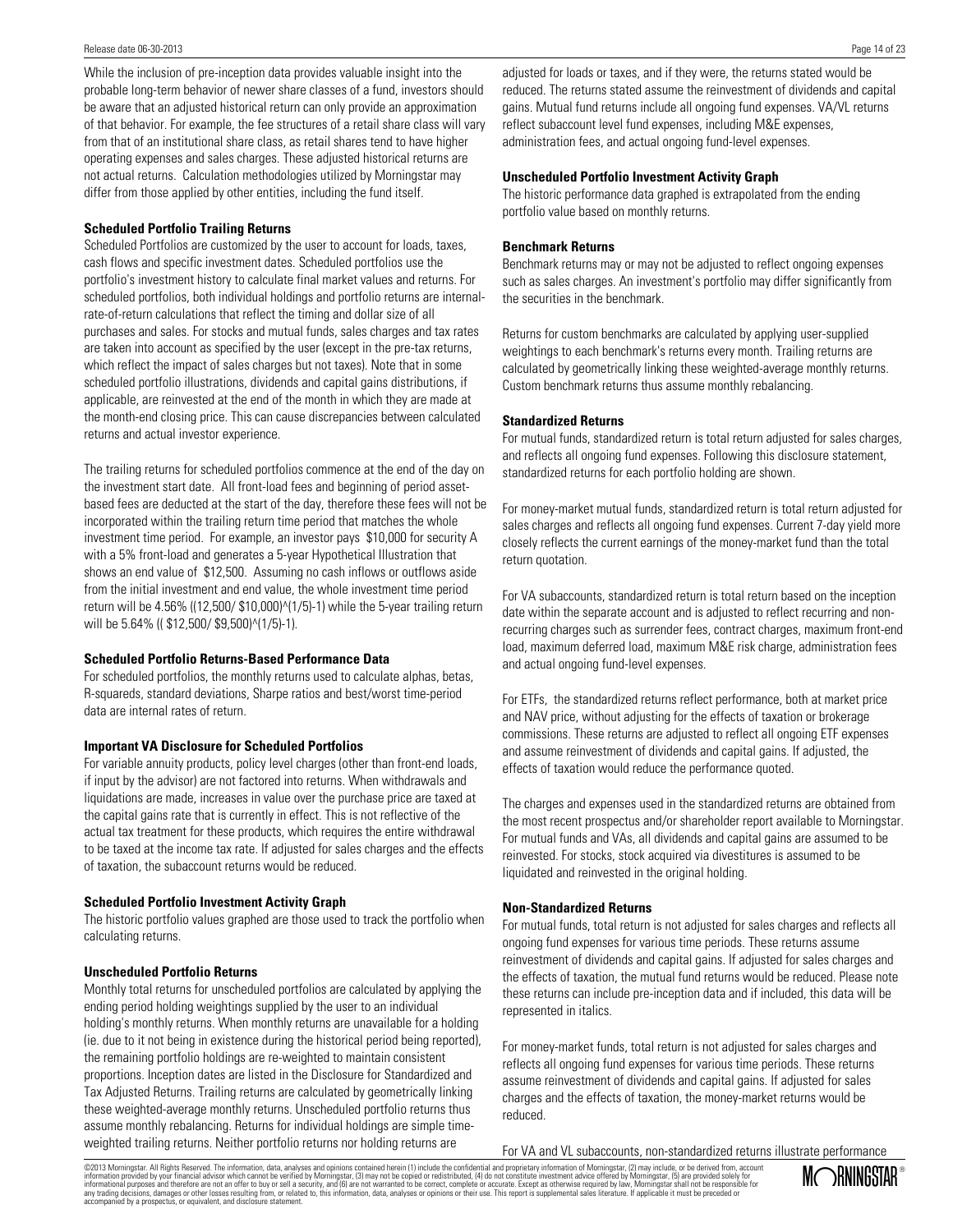that is adjusted to reflect recurring and non-recurring charges such as surrender fees, contract charges, maximum front-end load, maximum deferred load, maximum M&E risk charge, administrative fees and underlying fund-level expenses for various time periods. Non-standardized performance returns assume reinvestment of dividends and capital gains. If adjusted for the effects of taxation, the subaccount returns would be significantly reduced. Please note these returns can include pre-inception data and if included, this data will be represented in italics.

#### **Investment Advisory Fees**

The investment(s) returns do not necessarily reflect the deduction of all investment advisory fees. Client investment returns will be reduced if additional advisory fees are incurred such as deferred loads, redemption fees, wrap fees, or other account charges.

#### **Asset Allocation**

The weighting of the portfolio in various asset classes, including "Other", is shown in this graph and table. "Other" includes security types that are not neatly classified in the other asset classes, such as convertible bonds and preferred stocks. "Not classified" represents the portion of the portfolio that Morningstar could not classify at all, due to missing data.

In the graph and table, allocation to the classes is shown for long positions, short positions, and net (long positions net of short) positions. These new portfolio statistics help investors look "under the hood" of a portfolio. These statistics summarize what the managers are buying and how they are positioning the portfolio. When short positions are captured in these portfolio statistics, investors get a more robust description of the funds' exposure and risk.

Most managed product portfolios hold fairly conventional securities, such as long positions in stocks and bonds. Other portfolios use other investment strategies or securities, such as short positions or derivatives, to reduce transaction costs, enhance returns, or reduce risk. Some of these securities and strategies behave like conventional securities, while others have unique return and risk characteristics.

Most portfolios take long positions in securities. Long positions involve buying the security outright and then selling it later, with the hope that the security price rises over time. In contrast, short positions are taken to benefit from anticipated price declines. In this type of transaction, the investor borrows the security from another investor, sells it and receives cash, and then is obligated to buy it back at some point in the future. If the price falls after the short sale, the investor will have sold high and can now buy low to close the short position and lock in a profit. However, if the price of the security increases after the short sale, the investor will experience losses by buying it at a higher price than the sale price.

The strategy of selling securities short is prevalent in specialized portfolios, such as long-short, market-neutral, bear-market, and hedge funds. Most conventional portfolios do not typically short securities, although they may reserve the right to do so under special circumstances. Funds may also short derivatives, and this is sometimes more efficient than shorting individual securities. Short positions produce negative exposure to the security that is being shorted. This means that when the security rises in value, the short position will fall in value and vice versa. Morningstar's portfolio statistics will capture this negative exposure. For example, if a fund has many short stock positions, the percent of assets in stocks in the asset allocation breakdown may be negative. Funds must provide their broker with cash collateral for the short position, so funds that short often have a large cash position, sometimes even exceeding 100% cash.

The Morningstar Style Box reveals a fund's investment style as of the date noted on this report.

For equity funds, the vertical axis shows the market capitalization of the stocks owned and the horizontal axis shows investment style (value, core, or growth).

For fixed-income funds, the vertical axis shows the credit quality of the bonds owned and the horizontal axis shows interest rate sensitivity as measured by a bond's effective duration.

Morningstar seeks credit rating information from fund companies on a periodic basis (e.g. quarterly). In compiling credit rating information Morningstar accepts credit ratings reported by fund companies that have been issued by all Nationally Recognized Statistical Rating Organizations (NRSROs). For a list of all NRSROs, please visit

http://www.sec.gov/divisions/marketreg/ratingagency.htm. Additionally, Morningstar accepts foreign credit ratings from widely recognized or registered rating agencies. If two rating organizations/agencies have rated a security, fund companies are to report the lower rating; if three or more organizations/agencies have rated a security, fund companies are to report the median rating, and in cases where there are more than two organization/agency ratings and a median rating does not exist, fund companies are to use the lower of the two middle ratings. PLEASE NOTE: Morningstar, Inc. is not itself an NRSRO nor does it issue a credit rating on the fund. An NRSRO or rating agency ratings can change from time to time.

For credit quality, Morningstar combines the credit rating information provided by the fund companies with an average default rate calculation to come up with a weighted-average credit quality. The weighted-average credit quality is currently a letter that roughly corresponds to the scale used by a leading NRSRO. Bond funds are assigned a style box placement of "low", "medium", or "high" based on their average credit quality. Funds with a low credit quality are those whose weighted-average credit quality is determined to be less than "BBB-"; medium are those less than "AA-", but greater or equal to "BBB-"; and high are those with a weighted-average credit quality of "AA-" or higher. When classifying a bond portfolio, Morningstar first maps the NRSRO credit ratings of the underlying holdings to their respective default rates (as determined by Morningstar's analysis of actual historical default rates). Morningstar then averages these default rates to determine the average default rate for the entire bond fund. Finally, Morningstar maps this average default rate to its corresponding credit rating along a convex curve.

For interest-rate sensitivity, Morningstar obtains from fund companies the average effective duration. Generally, Morningstar classifies a fixed-income fund's interest-rate sensitivity based on the effective duration of the Morningstar Core Bond Index (MCBI), which is currently three years. The classification of Limited will be assigned to those funds whose average effective duration is between 25% to 75% of MCBI's average effective duration; funds whose average effective duration is between 75% to 125% of the MCBI will be classified as Moderate; and those that are at 125% or greater of the average effective duration of the MCBI will be classified as Extensive.

For municipal bond funds, Morningstar also obtains from fund companies the average effective duration. In these cases static breakpoints are utilized. These breakpoints are as follows: (i) Limited: 4.5 years or less; (ii) Moderate: more than 4.5 years but less than 7 years; and (iii) Extensive: more than 7 years. In addition, for non-US taxable and non-US domiciled fixed income funds static duration breakpoints are used: (i) Limited: less than or equal to 3.5 years; (ii) Moderate: greater than 3.5 and less than equal to 6 years; (iii) Extensive: greater than 6 years.

#### **Stock Regions**

This section provides the allocation of the portfolio's long stock positions to the

**Investment Style**

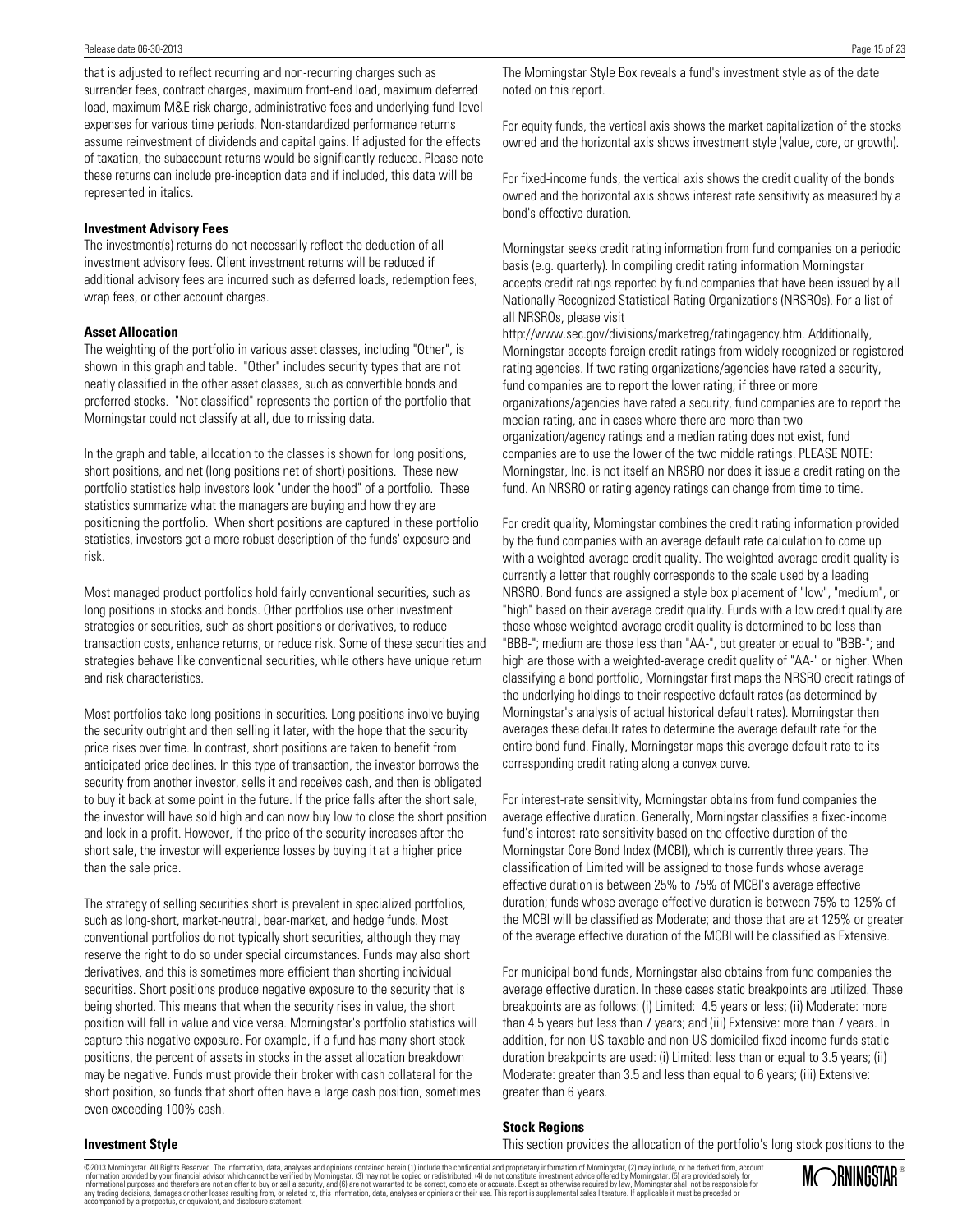#### **Risk and Return**

Standard deviation is a statistical measure of the volatility of a portfolio's returns around its mean.

Mean represents the annualized geometric return for the period shown.

Sharpe ratio uses a portfolio's standard deviation and total return to determine reward per unit of risk.

Alpha measures the difference between a portfolio's actual returns and its expected performance, given its beta and the actual returns of the benchmark index. Alpha is often seen as a measurement of the value added or subtracted by a portfolio's manager.

Beta is a measure of the degree of change in value one can expect in a portfolio given a change in value in a benchmark index. A portfolio with a beta greater than one is generally more volatile than its benchmark index, and a portfolio with a beta of less than one is generally less volatile than its benchmark index.

R-squared reflects the percentage of a portfolio's movements that is explained by movements in its benchmark index, showing the degree of correlation between the portfolio and a benchmark. This figure is also helpful in assessing how likely it is that alpha and beta are statistically significant.

#### **Portfolio Yield**

The dividend yield produced for the most recent 12 months is presented.

#### **Fundamental Analysis**

The below referenced data elements are a weighted average of the long equity holdings in the portfolio.

The median market capitalization of a subaccount's equity portfolio gives you a measure of the size of the companies in which the subaccount invests.

The Price/Cash Flow ratio is a weighted average of the price/cash-flow ratios of the stocks in a subaccounts portfolio. Price/cash-flow shows the ability of a business to generate cash and acts as a gauge of liquidity and solvency.

The Price/Book ratio is a weighted average of the price/book ratios of all the stocks in the underlying fund's portfolio. The P/B ratio of a company is calculated by dividing the market price of its stock by the company's per-share book value. Stocks with negative book values are excluded from this calculation.

The Price/Earnings ratio is calculated by dividing the market value of the equity assets by the trailing 12 month earnings. The 12 month earnings value comes from multiplying the number of shares and the adjusted trailing 12 months' earnings per share for each equity asset and summing the results.

The Price/Sales ratio is a weighted average of the price/sales ratios of the stocks in the underlying fund's portfolio. The P/S ratio of a stock is calculated by dividing the current price of the stock by its trailing 12 months' revenues per share. In computing the average, Morningstar weights each portfolio holding by the percentage of equity assets it represents.

The return on assets (ROA) is the percentage a company earns on its assets in a given year. The calculation is net income divided by end-of-year total assets, multiplied by 100.

The Return on Equity (ROE) is the percentage a company earns on its shareholders' equity in a given year. The calculation is net income divided by end-of-year net worth, multiplied by 100.

Market Maturity shows the percentage of a holding's long common stocks that are domiciled in developed and emerging markets.

The data elements listed below are a weighted average of the long fixed income holdings in the portfolio.

Average maturity is used for holdings in the taxable fixed-income category. This is a weighted average of all the maturities of the bonds in a portfolio, computed by weighting each maturity date by the market value of the security.

Credit quality breakdowns are shown for corporate-bond holdings and depict the quality of bonds in the underlying portfolio. The report shows the percentage of fixed-income securities that fall within each credit quality rating as assigned by an NRSRO. Bonds not rated by an NRSRO are included in the not rated (NR) category.

Debt as a percentage of capital is calculated by dividing long-term debt by total capitalization (the sum of common equity plus preferred equity plus long-term debt). This figure is not provided for financial companies.

Duration is a time measure of a bond`s interest-rate sensitivity.

Net Margin is a measure of profitability. It is equal to annual net income divided by revenues from the same period for the past five fiscal years, multiplied by 100.

Type Weightings divide the stocks in a given holding's portfolio into eight type designations, each of which defines a broad category of investment characteristics. Not all stocks in a given holding's portfolio are assigned a type. These stocks are grouped under NA.

The data elements listed below are a weighted average of the total holdings in the portfolio.

The average expense ratio is the percentage of assets deducted each year for operating expenses, management fees, and all other asset-based costs incurred by the fund, excluding brokerage fees. Please note for mutual funds, variable annuities/life, ETFs and closed-end funds, we use the gross prospectus ratio as provided in the prospectus. Separate accounts and stocks are excluded from the average expense ratio.

Potential capital gains exposure is the percentage of a holding's total assets that represent capital appreciation.

# **Portfolio X-Ray Report Disclosure Statement**

#### **General**

This report summarizes the composition characteristics of a portfolio of securities. It considers broad asset allocation and regional exposure, security style, and sector exposure to provide a variety of ways for considering the level of diversification within a portfolio, its potential riskiness, and its possible behavior in the future.

The Portfolio X-Ray report is supplemental sales literature and must be preceded or accompanied by the fund's/policy's current prospectus or

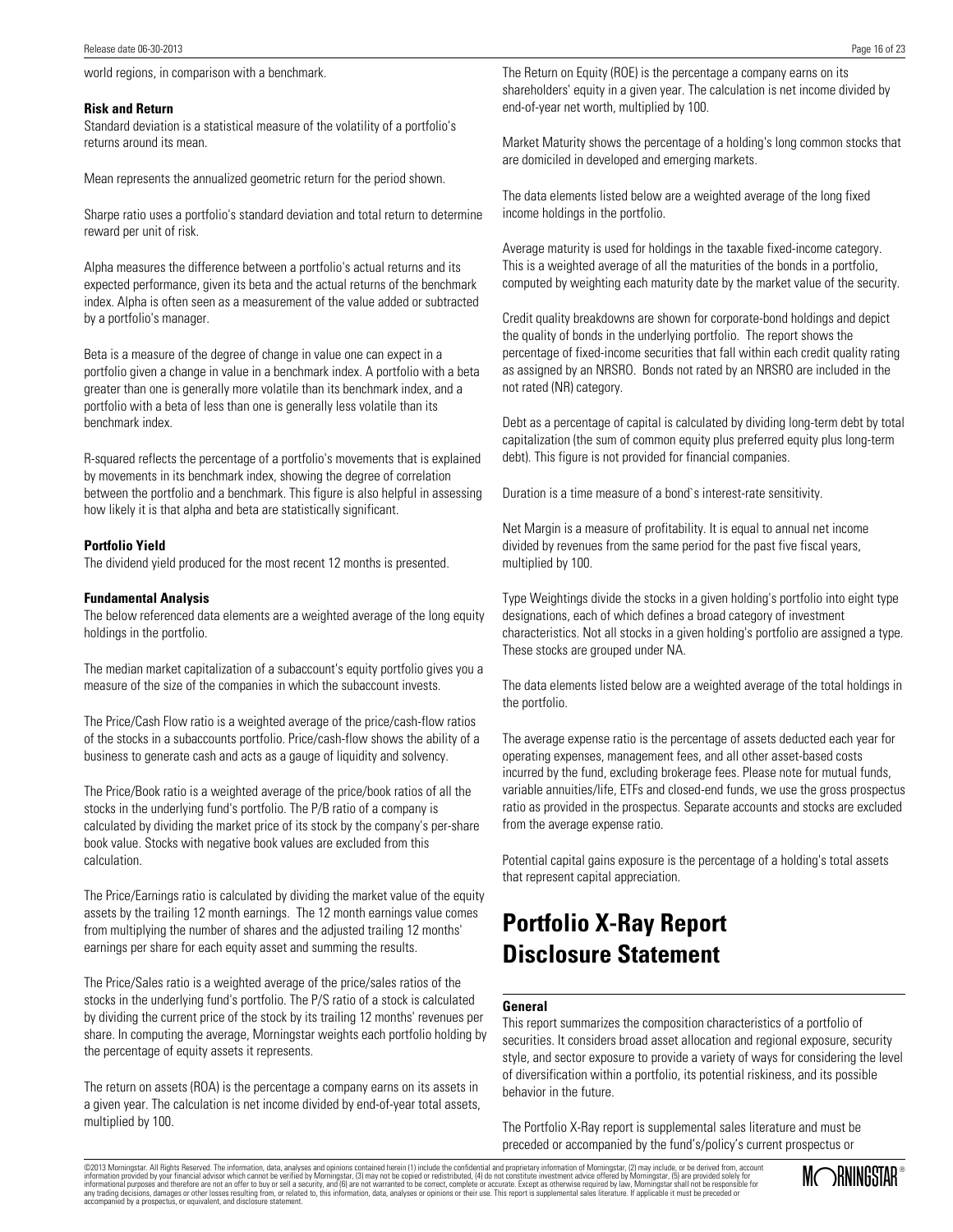equivalent. Please read these carefully before investing. In all cases, this disclosure statement should accompany the Portfolio X-Ray report. Morningstar is not itself a FINRA-member firm.

Data for this analysis is collected in several ways. For mutual funds, closed-end funds, exchange-traded funds, and variable annuity subaccounts, equity data is based upon Morningstar's analysis of the holdings, which are provided periodically by the fund to Morningstar. For fixed-income securities included in these products, duration and other data is provided by the fund company. For separately managed accounts, data for the account composite reflecting the average investor's experience is provided directly by the manager. Stock data is based upon Morningstar analysis.

An investment in the funds/subaccounts listed in this report is not insured or guaranteed by the Federal Deposit Insurance Corporation (FDIC) or any other government agency.

The information contained in this report is from the most recent information available to Morningstar as of the release date, and may or may not be an accurate reflection of the current composition of the securities included in the portfolio. There is no assurance that the weightings, composition, ratios, etc. will remain the same.

#### **Notes Regarding Included Securities**

A closed-end fund is an investment company, which typically makes one public offering of a fixed number of shares. Thereafter, shares are traded on a secondary market such as the New York Stock Exchange. As a result, the secondary market price may be higher or lower than the closed-end fund's net asset value (NAV). If these shares trade at a price above their NAV, they are said to be trading at a premium. Conversely, if they are trading at a price below their NAV, they are said to be trading at a discount.

An exchange-traded fund (ETF) is an investment company that typically has an investment objective of striving to achieve a similar return as a particular market index. The ETF will invest in either all or a representative sample of the securities included in the index it is seeking to imitate. ETFs can be traded on a secondary market and thus have a market price that may be higher or lower than its net asset value. If these shares trade at a price above their NAV, they are said to be trading at a premium. Conversely, if they are trading at a price below their NAV, they are said to be trading at a discount.

The market price noted on the Detail Report is the price of the ETF as of the close of trading on the last business day at month-end. This date is listed at the top of the Detail Report.

A holding company depository receipt (HOLDR) is similar to an ETF, but is focused on narrow industry groups and initially owns 20 stocks which are unmanaged, and can become more concentrated due to mergers, or the disparate performance of their holdings. HOLDRs can only be bought in 100 share increments. Investors may exchange shares of a HOLDR for its underlying stocks at any time.

A money market fund is an investment company that invests in commercial paper, banker's acceptances, repurchase agreements, government securities, certificates of deposit and other highly liquid securities, and pays money market rates of interest. Money markets are not FDIC-insured, may lose money, and are not guaranteed by a bank or other financial institution. Although the money market seeks to preserve a stable per share value (i.e. \$1.00 per share), it is possible to lose money by investment in the fund.

Variable annuities are tax-deferred investments structured to convert a sum of money into a series of payments over time. Variable annuity policies have limitations and are not viewed as short-term liquid investments. An insurance

company's fulfillment of a commitment to pay a minimum death benefit, a schedule of payments, a fixed investment account guaranteed by the insurance company, or another form of guarantee depends on the claims-paying ability of the issuing insurance company. Any such guarantee does not affect or apply to the investment return or principal value of the separate account and its subaccount. The financial ratings quoted for an insurance company do not apply to the separate account and its subaccount. If the variable annuity subaccount is invested in a money-market fund, although it seeks to preserve a stable per share value (i.e. \$1.00 per share), it is possible to lose money by investment in the fund.

Variable life insurance is a cash-value life insurance product that has a variable cash value and/or death benefit depending on the investment performance of the subaccount into which premium payments are invested. Unlike traditional life insurance, variable life insurance has inherent risks associated with it, including market volatility, and is not viewed as a short-term liquid investment. For more information on a variable life product, including each subaccount, please read the current prospectus. Please note, the financial ratings noted on the report are quoted for an insurance company and do not apply to the separate account and its subaccount. If the variable life subaccount is invested in a money-market fund, although it seeks to preserve a stable per share value (i.e. \$1.00 per share), it is possible to lose money by investment in the fund.

Before investing in a 529 portfolio, an investor should consider whether the investor's or designated beneficiary's home state offers any state tax or other benefits that are only available for investments in such state's 529 college savings plan.

A bond is a debt security. When an investor purchases a bond, the purchase amount is lent to a government, municipality, corporation or other entity known as an issuer. The issuer promises to pay a specified rate of interest during the life of the bond and repay the face value of the bond when it matures. Individual bond issue data, price evaluations, and effective duration are provided by Interactive Data Corporation.

#### **Asset Allocation**

The weighting of the portfolio in various asset classes, including "Other" is shown in this graph and table. "Other" includes security types that are not neatly classified in the other asset classes, such as convertible bonds and preferred stocks.

In the graph and table, allocation to the classes is shown for long positions, short positions, and net (long positions net of short) positions. These new portfolio statistics help investors look "under the hood" of a portfolio. These statistics summarize what the managers are buying and how they are positioning the portfolio. When short positions are captured in these portfolio statistics, investors get a more robust description of the funds' exposure and risk.

Most managed product portfolios hold fairly conventional securities, such as long positions in stocks and bonds. Other portfolios use other investment strategies or securities, such as short positions or derivatives, to reduce transaction costs, enhance returns, or reduce risk. Some of these securities and strategies behave like conventional securities, while others have unique return and risk characteristics.

Most portfolios take long positions in securities. Long positions involve buying the security outright and then selling it later, with the hope that the security price rises over time. In contrast, short positions are taken to benefit from anticipated price declines. In this type of transaction, the investor borrows the security from another investor, sells it and receives cash, and then is obligated to buy it back at some point in the future. If the price falls after the short sale, the investor will have sold high and can now buy low to close the short position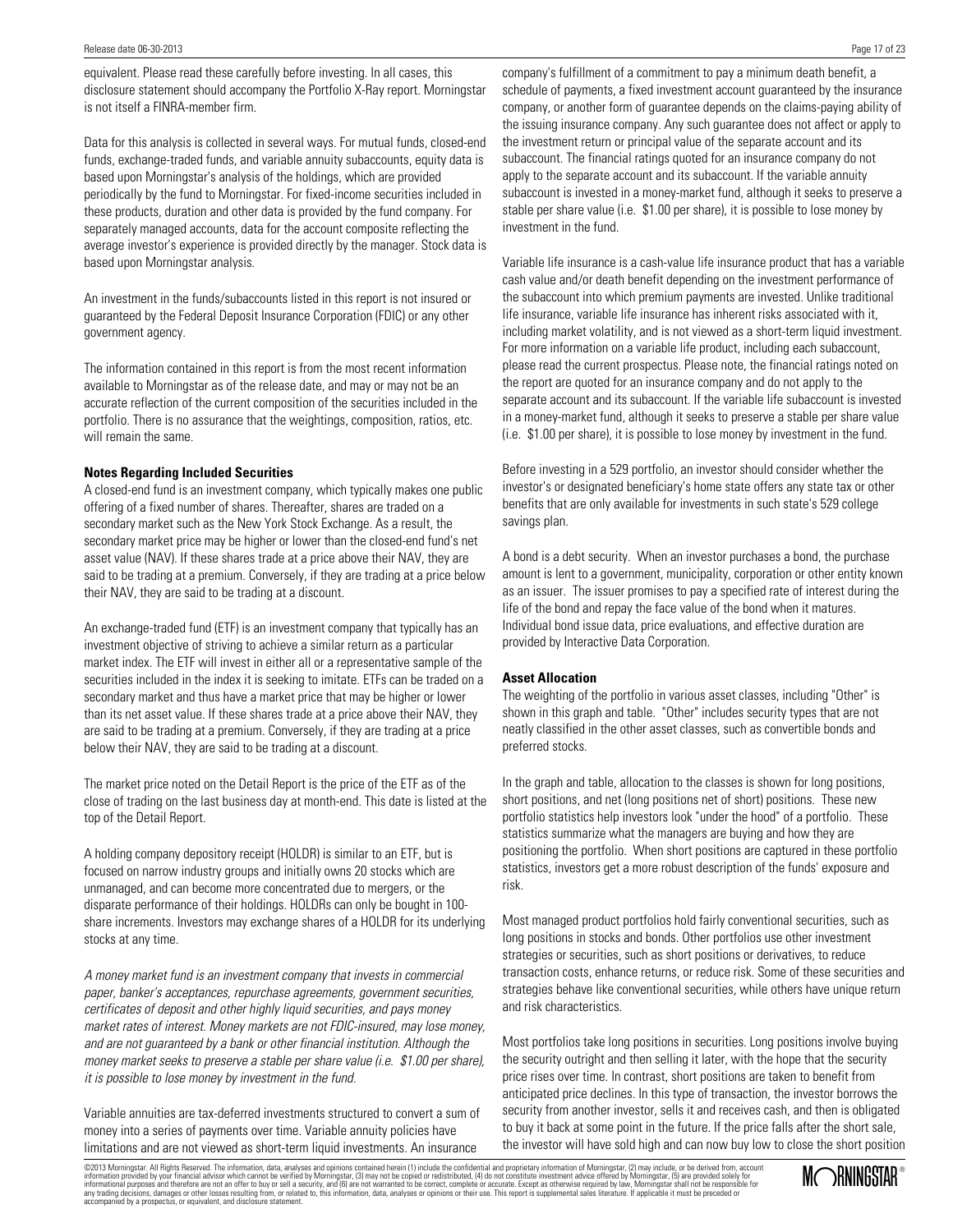and lock in a profit. However, if the price of the security increases after the short sale, the investor will experience losses by buying it at a higher price than the sale price.

The strategy of selling securities short is prevalent in specialized portfolios, such as long-short, market-neutral, bear-market, and hedge funds. Most conventional portfolios do not typically short securities, although they may reserve the right to do so under special circumstances. Funds may also short derivatives, and this is sometimes more efficient than shorting individual securities. Short positions produce negative exposure to the security that is being shorted. This means that when the security rises in value, the short position will fall in value and vice versa. Morningstar's portfolio statistics will capture this negative exposure. For example, if a fund has many short stock positions, the percent of assets in stocks in the asset allocation breakdown may be negative. Funds must provide their broker with cash collateral for the short position, so funds that short often have a large cash position, sometimes even exceeding 100% cash.

#### **World Regions**

This data set provides a broad breakdown of a portfolio's geographical exposure, by region and by market maturity. Only non-cash long equity assets are evaluated in determining the exposure. Not Classified indicates the percentage of the equity portion of the portfolio for which Morningstar is unable to assess region or origin.

#### **Stock Sectors**

This table shows the percentage of the portfolio's long equity assets invested in each of the three supersectors (Cyclical, Sensitive, and Defensive) and 11 major industry subclassifications. The Sector Graph accompanying the table demonstrates the sector orientation of the portfolio.

#### **Fixed Income Sectors**

This table shows the percentage of the portfolio's long fixed income assets invested in each of the six supersectors (Government, Municipal, Corporate, Securitized, Cash & Equivalents, and Derivative). The Sector Graph accompanying the table demonstrates the sector weighting of the portfolio against the benchmark.

#### **Morningstar Style Box Diversification**

The Morningstar Style Box reveals a fund's investment style as of the date noted on this report.

For equity funds the vertical axis shows the market capitalization of the long stocks owned and the horizontal axis shows investment style (value, blend, or growth).

For fixed-income funds, the vertical axis shows the credit quality of the long bonds owned and the horizontal axis shows interest rate sensitivity as measured by a bond's effective duration.

Morningstar seeks credit rating information from fund companies on a periodic basis (e.g., quarterly). In compiling credit rating information Morningstar accepts credit ratings reported by fund companies that have been issued by all Nationally Recognized Statistical Rating Organizations (NRSROs). For a list of all NRSROs, please visit

http://www.sec.gov/divisions/marketreg/ratingagency.htm. Additionally, Morningstar accepts foreign credit ratings from widely recognized or registered rating agencies. If two rating organizations/agencies have rated a security, fund companies are to report the lower rating; if three or more organizations/agencies have rated a security, fund companies are to report the median rating, and in cases where there are more than two

organization/agency ratings and a median rating does not exist, fund companies are to use the lower of the two middle ratings. PLEASE NOTE: Morningstar, Inc. is not itself an NRSRO nor does it issue a credit rating on the fund. An NRSRO or rating agency ratings can change from time-to-time.

For credit quality, Morningstar combines the credit rating information provided by the fund companies with an average default rate calculation to come up with a weighted-average credit quality. The weighted-average credit quality is currently a letter that roughly corresponds to the scale used by a leading NRSRO. Bond funds are assigned a style box placement of "low", "medium", or "high" based on their average credit quality. Funds with a low credit quality are those whose weighted-average credit quality is determined to be less than "BBB-"; medium are those less than "AA-", but greater or equal to "BBB-"; and high are those with a weighted-average credit quality of "AA-" or higher. When classifying a bond portfolio, Morningstar first maps the NRSRO credit ratings of the underlying holdings to their respective default rates (as determined by Morningstar's analysis of actual historical default rates). Morningstar then averages these default rates to determine the average default rate for the entire bond fund. Finally, Morningstar maps this average default rate to its corresponding credit rating along a convex curve.

For interest-rate sensitivity, Morningstar obtains from fund companies the average effective duration. Generally, Morningstar classifies a fixed-income fund's interest-rate sensitivity based on the effective duration of the Morningstar Core Bond Index (MCBI), which is currently three years. The classification of Limited will be assigned to those funds whose average effective duration is between 25% to 75% of MCBI's average effective duration; funds whose average effective duration is between 75% to 125% of the MCBI will be classified as Moderate; and those that are at 125% or greater of the average effective duration of the MCBI will be classified as Extensive.

For municipal bond funds, Morningstar also obtains from fund companies the average effective duration. In these cases static breakpoints are utilized. These breakpoints are as follows: (i) Limited: 4.5 years or less; (ii) Moderate: more than 4.5 years but less than 7 years; and (iii) Extensive: more than 7 years. In addition, for non-US taxable and non-US domiciled fixed income funds static duration breakpoints are used: (i) Limited: less than or equal to 3.5 years; (ii) Moderate: greater than 3.5 and less than equal to 6 years; (iii) Extensive: greater than 6 years.

The below referenced data elements are a weighted average of the long holdings in the portfolio.

Price/Earnings Ratio: The asset-weighted average of the price/earnings ratios of the stocks in the portfolio. The P/E ratio of a stock is calculated by dividing the current price of the stock by its trailing 12-months' earnings per share.

Price/Cashflow: The asset-weighted average of the price/cash flow ratios of stocks in a portfolio. Price/cash flow shows the ability of a business to generate cash and acts as a gauge of liquidity and solvency.

Price/Book Ratio is a weighted average of the price/book ratios of all the stocks in the underlying fund's portfolio. The P/B ratio of a company is calculated by dividing the market price of its stock by the company's per-share book value. Stocks with negative book values are excluded from this calculation.

Price/Sales is the asset-weighted average of the portfolio's stock's prices divided by the respective company's sales per share.

Geometric Average Capitalization is the overall size of a stock fund's portfolio as the geometric mean of the market capitalization for all of the stocks it owns. It's calculated by raising the market capitalization of each stock to a power equal to that stock's stake in the portfolio. The resulting numbers are multiplied together to produce the geometric mean of the market caps of the stocks in the

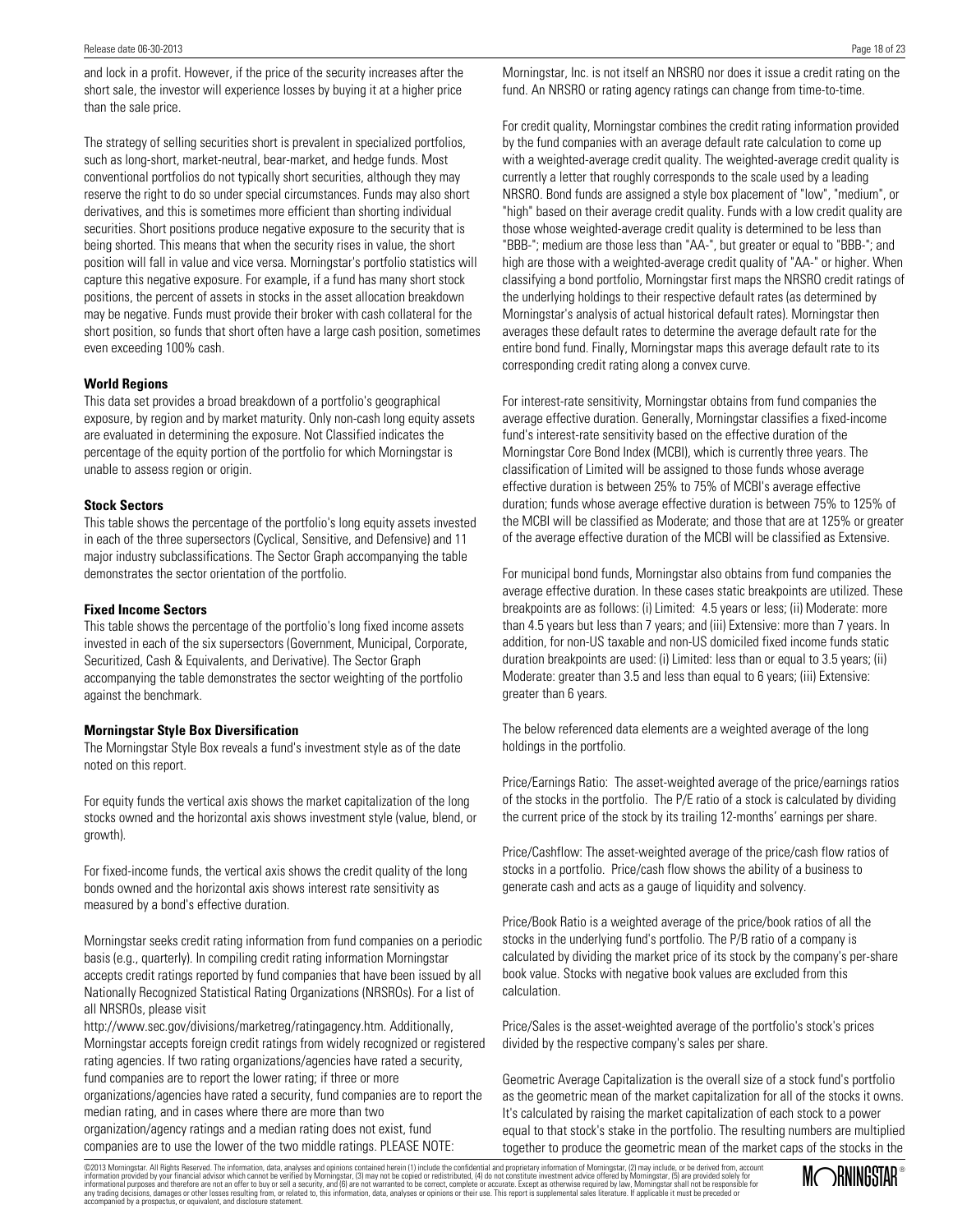portfolio, which is reported as geometric average cap.

Effective duration is a time measure of a bond's interest-rate sensitivity. In computing the average, Morningstar weights the duration of each fixed-income holding within the portfolio by the percentage of fixed income assets it represents compared with the entire portfolio.

Effective maturity is used for holdings in the taxable fixed-income category. This is a weighted average of all the maturities of the bonds in a portfolio, computed by weighting each maturity date by the market value of the security.

Credit quality breakdowns are shown for corporate-bond holdings and depict the quality of bonds in the underlying portfolio. The report shows the percentage of fixed-income securities that fall within each credit quality rating as assigned by an NRSRO. Bonds not rated by an NRSRO are included in the not rated (NR) category.

#### **Top 10 Underlying Holdings**

This section indicates the 10 most heavily weighted underlying holdings in the portfolio. It identifies the percentage of assets that each holding represents in the portfolio, the security type, the sector classification, and the country of origin.

# **Stock Intersection Report Disclosure Statement**

Used as supplemental sales literature, the Stock Intersection report must be preceded or accompanied by the fund's/policy's current prospectus or equivalent. In all cases, this disclosure statement should accompany the Stock Intersection report. Morningstar is not itself a FINRA-member firm. Information contained in the report is from the most recent information available to Morningstar.

The Stock Intersection report reviews the top 25 holdings in the portfolio to identify, at a glance, the portfolio's overall weighting in a particular security or sector. This report only displays the top 25 holdings; the investor's portfolio may hold substantially more.

Note that while the investor does not own the securities held by an open-end fund, closed-end fund, or similar investment, the holdings are relevant in reviewing the overall asset allocation and diversification. This report is not an offer or recommendation by Morningstar to purchase or liquidate any security listed.

#### **Percentage of Portfolio**

The Percentage of Portfolio column indicates the percentage of net assets any given security (either as an individual holding or as an underlying stock) makes up as an overall position of the portfolio.

#### **Holding Portfolio Date**

The Portfolio Date is the date that the fund's portfolio was last updated. When making comparisons among funds, it is an important date to keep in mind. Although Morningstar tries to ensure that we receive timely information, we don't always receive current information from fund companies. By law, funds need only report this information two times during the calendar year, and they have two months after the report date to actually release the shareholder report and portfolio. Therefore, it is possible that a fund's portfolio could be up to eight months old at the time of publication.

Morningstar breaks down all equities into the following sectors: Consumer Defensive, Healthcare, Utilities, Communication Services, Energy, Industrials, Technology, Basic Materials, Consumer Cyclical, Financial Services, and Real Estate.

## **Disclosure for Risk/Reward Graph**

#### **General Disclosures**

This report is intended as supplemental sales literature and must be preceded or accompanied by current prospectus or equivalent. Please read these carefully before investing. Morningstar is not itself a FINRA-member firm.

The information contained in this report is from the most recent information available to Morningstar as of the release date, and may or may not be an accurate reflection of the current composition of the securities included in the portfolio. There is no assurance that the weightings, compositions, and ratios will remain the same.

Ibbotson Associates, Inc. and Morningstar Associates, LLC, both a registered investment advisor and wholly owned subsidiary of Morningstar, Inc., provide various institutional investment consulting services, including asset allocation advice to investment advisers who have or will be creating a fund-offund/asset allocation product. However, despite the fact that such relationships may exist, the information displayed for those products will not be influenced as they are objective measures and/or are derived by quantitative driven formulas (i.e., Morningstar Rating).

#### **Notes Regarding Included Securities**

A closed-end fund is an investment company, which typically makes one public offering of a fixed number of shares. Thereafter, shares are traded on a secondary market such as the New York Stock Exchange. As a result, the secondary market price may be higher or lower than the closed-end fund's net asset value (NAV). If these shares trade at a price above their NAV, they are said to be trading at a premium. Conversely, if they are trading at a price below their NAV, they are said to be trading at a discount.

An exchange-traded fund (ETF) is an investment company that typically has an investment objective of striving to achieve a similar return as a particular market index. The ETF will invest in either all or a representative sample of the securities included in the index it is seeking to imitate. ETFs can be traded on a secondary market and thus have a market price that may be higher or lower than its net asset value. If these shares trade at a price above their NAV, they are said to be trading at a premium. Conversely, if they are trading at a price below their NAV, they are said to be trading at a discount.

A holding company depository receipt (HOLDR) is similar to an ETF, but is focused on narrow industry groups and initially owns 20 stocks which are unmanaged, and can become more concentrated due to mergers, or the disparate performance of their holdings. HOLDRs can only be bought in 100 share increments. Investors may exchange shares of a HOLDR for its underlying stocks at any time.

A money market fund is an investment company that invests in commercial paper, banker's acceptances, repurchase agreements, government securities, certificates of deposit and other highly liquid securities, and pays money market rates of interest. Money markets are not FDIC-insured, may lose money, and are not guaranteed by a bank or other financial institution. Although the money market seeks to preserve a stable per share value (i.e. \$1.00 per share), it is possible to lose money by investment in the fund.

#### **Sector**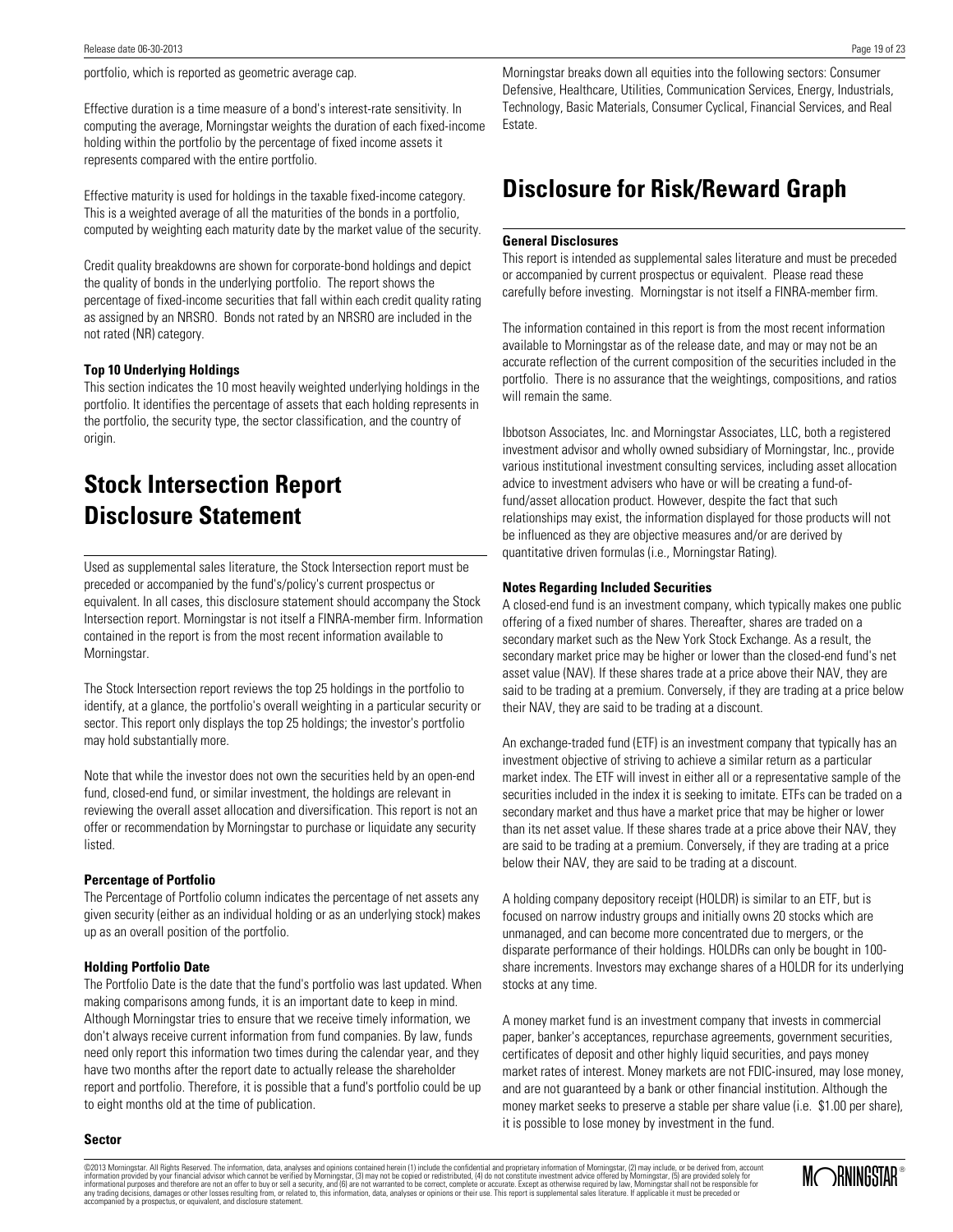Variable annuities are tax-deferred investments structured to convert a sum of money into a series of payments over time. Variable annuity policies have limitations and are not viewed as short-term liquid investments. An insurance company's fulfillment of a commitment to pay a minimum death benefit, a schedule of payments, a fixed investment account guaranteed by the insurance company, or another form of guarantee depends on the claims-paying ability of the issuing insurance company. Any such guarantee does not affect or apply to the investment return or principal value of the separate account and its subaccount. The financial ratings quoted for an insurance company do not apply to the separate account and its subaccount. If the variable annuity subaccount is invested in a money-market fund, although it seeks to preserve a stable per share value (i.e. \$1.00 per share), it is possible to lose money by investment in the fund.

Variable life insurance is a cash-value life insurance product that has a variable cash value and/or death benefit depending on the investment performance of the subaccount into which premium payments are invested. Unlike traditional life insurance, variable life insurance has inherent risks associated with it, including market volatility, and is not viewed as a short-term liquid investment. For more information on a variable life product, including each subaccount, please read the current prospectus. Please note, the financial ratings noted on the report are quoted for an insurance company and do not apply to the separate account and its subaccount. If the variable life subaccount is invested in a money-market fund, although it seeks to preserve a stable per share value (i.e. \$1.00 per share), it is possible to lose money by investment in the fund.

Before investing in a 529 portfolio, an investor should consider whether the investor's or designated beneficiary's home state offers any state tax or other benefits that are only available for investments in such state's 529 college savings plan.

A bond is a debt security. When an investor purchases a bond, the purchase amount is lent to a government, municipality, corporation or other entity known as an issuer. The issuer promises to pay a specified rate of interest during the life of the bond and repay the face value of the bond when it matures. Individual bond issue data, price evaluations, and effective duration are provided by Interactive Data Corporation.

#### **General Performance Disclosure**

**The Performance data given represents past performance and should not be considered indicative of future results. Principal value and investment return will fluctuate, so that an investor's shares and/or units when redeemed may be worth more or less than the original investment. Securities in this report are not FDIC-insured, may lose value, and are not guaranteed by a bank or other financial institution.**

#### **Total Return/Non Load-Adjusted Return**

Total return (also called "Non Load-Adjusted Return" in some reports) reflects performance without adjusting for sales charges or the effects of taxation, but is adjusted to reflect all actual ongoing fund expenses, and assumes reinvestment of dividends and capital gains. It is the return an investor would have experienced if the security was held throughout the period. If adjusted for sales charges and the effects of taxation, the performance quoted would be significantly reduced.

For mutual funds, the analysis in this report may be based, in part, on historical returns for periods prior to the historical performance of the fund's oldest share class, adjusted to reflect the fees and expenses of this share class. While the inclusion of preinception data provides valuable insight into the probable longterm behavior of newer share classes of a fund, investors should be aware that an adjusted historical return can provide only an approximation of that behavior. For example, the fee structures between a retail share class will vary from that of an institutional share class, as retail share classes tend to have

higher operating expense and sales charges. These adjusted historical returns are not actual returns. Calculation methodologies utilized by Morningstar may differ from those provided by other entities, including the fund itself. If mutual fund preinception data is included in this report, this data will be represented in the report in italics.

For variable annuity and variable life subaccounts, total return reflects the investment experience of a subaccount since its inception, and extended to the performance history of the underlying insurance fund. Total returns are adjusted to reflect fees & expenses, such as M&E charges, administrative fees, contract charges, fund-level expenses such as management fees and operating fees. Return is not adjusted to reflect front-end loads or surrender fees. It reflects the return that would be earned by an investor who held the security through the period shown, but did not buy at the beginning or sell at the end. If adjusted for the effects of loads, surrender fees, and taxation, the subaccount returns would be significantly reduced. When subaccount returns reflect preinception data, it will be represented in italics.

All separate account performance data is reported as a "composite" of similarly managed portfolios. As such, investors in the same separate account may have slightly different portfolio holdings because each investor has customized account needs, tax considerations and security preferences. The method for calculating composite returns can vary.

The composite performance for each separate account manager may differ from actual returns in specific client accounts during the same period for a number of reasons. Different separate account managers may use different methods in constructing or computing performance figures. Thus, performance and risk figures for different separate account managers may not be fully comparable to each other. Likewise, performance and risk information of certain separate account managers may include only composites of larger accounts, which may or may not have more holdings, different diversification, different trading patterns and different performance than smaller accounts with the same strategy.

Finally, composite performance of the separate account offered by the money manager may or may not reflect the reinvestment of dividends and capital gains.

Gross returns are collected on a monthly and quarterly basis for separate accounts and commingled pools. This information is collected directly from the asset management firm running the product(s). Morningstar calculates total returns, using the raw data (gross monthly and quarterly returns), collected from these asset management firms.

The performance data reported by the separate account managers will not represent actual performance net of management fees, brokerage commissions or other expenses. Management fees as well as other expenses a client may incur will reduce individual returns for that client. Because fees are deducted regularly, the compounding effect will be to increase the impact of the fee deduction on gross account performance by a greater percentage than that of the annual fee charged. For example, if an account is charged a 1% management fee per year and has gross performance of 12% during that same period, the compounding effect of the quarterly fee assessments will result in an actual return of approximately 10.9%. Clients should refer to the disclosure document of the separate account manager and their advisor for specific information regarding fees and expenses.

For closed-end funds, total return reflects month-end performance without adjusting for the effects of taxation or brokerage commissions, but is adjusted to reflect all ongoing fund expenses. If adjusted, the effects of taxation and commissions would reduce the performance quoted. Market return and NAV return are both presented. Market return provides a good representation of

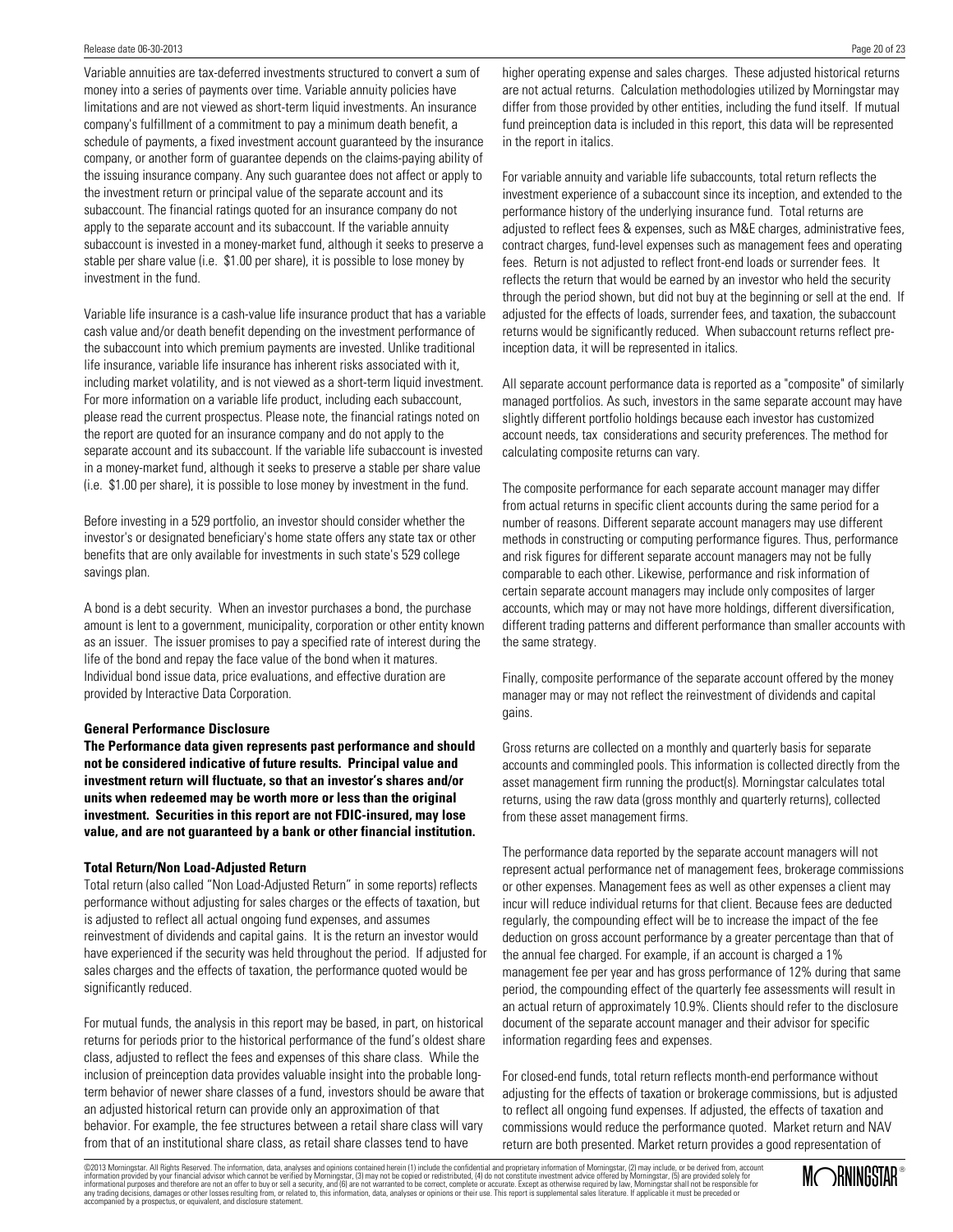investor experience, whereas NAV return provides a good measure of manager experience. Return assumes reinvestment of dividends and capital gains.

For ETFs and HOLDRs, total return reflects month-end performance without adjusting for brokerage commissions and the effects of taxation, but is adjusted to reflect all actual ongoing ETF fund expenses. If adjusted, the effects of brokerage commissions and taxation would reduce the performance quoted. Market return and NAV return are both presented. Market return provides a good representation of investor experience, whereas NAV return provides a good measure of manager experience. Return assumes reinvestment of dividends and capital gains.

529 Portfolio total return data is collected in one of two ways: the 529 plan provides it or Morningstar calculates it based on the underlying holdings of the 529 portfolio.

When collected from the 529 plan, total return reflects performance without adjusting for sales charges or the effects of taxation, but is adjusted to reflect all actual ongoing fund expenses and assumes reinvestment of dividends and capital gains. If adjusted for sales charges and the effects of taxation, the performance quoted would be reduced.

If the 529 plan only supplies Morningstar with the underlying holdings, Morningstar will calculate the performance of the 529 portfolio based on its underlying holdings. Most of the holdings will be investments that Morningstar tracks such as mutual funds and equities. If, however, there is a holding type for which Morningstar does not have data (for example, bonds, cash, money markets, etc.) then the total return calculated will be a weighted average of the holdings for which we have return data. All other underlying holdings will be classified as "other" and will not factor into the total return calculations. When Morningstar calculates the total return based on the underlying holdings, adjusted historical returns are never used in the calculations.

#### **Variable Life Return**

**Please refer to the hypothetical illustration in the prospectus which, among other things, shows the effect that fees and charges have on performance. We urge investors to obtain a personalized illustration that reflects the costs of insurance protection.**

#### **Risk/Reward Graph**

The graph plots the return and risk (measured by standard deviation) for a selection of securities and a benchmark index for the trailing period identified in the report. The table beneath the graph identifies the specific risk and return plot points for the graphed securities and the benchmark index.

The returns noted for a security reflect any sales charges that were applied in the illustration over the time period selected, but do not reflect impacts of taxation. If impacts of taxation were reflected, the returns would be lower than those indicated in the report.

The return plotted in the graph is mean geometric return. Standard deviation is a statistical measure of the volatility of the security's or portfolio's returns in relation to the mean return. The larger the standard deviation, the greater the volatility of return in relation to the mean return.

# **Correlation Graph Disclosure Statement**

The Correlation Graph is supplemental sales literature and therefore must be preceded or accompanied by the funds' and subaccounts' current prospectuses, or equivalent, and a disclosure statement. In all cases, this disclosure statement should accompany the graph reports.

Morningstar is not itself a FINRA-member firm. All data is based on the most recent information available to Morningstar.

#### **Correlation Matrix Graph**

The Correlation Matrix is based on the correlation coefficient calculated for the monthly returns of each investment showing in the report against the other investments in the report. The correlation coefficient is a number between -1.0 and 1.0.

If there is a perfect positive linear relationship between the returns of investments, the correlation will be 1.0. A correlation close to 1.0 means that two investments perform similarly—when one investment is performing above its average return, the other performs above its average return. The opposite is also true—when one investment performs below its average return, the other also performs below its average.

A correlation coefficient of 0.0 means that there is no linear relationship between the returns of two investments. Securities with a correlation coefficient at or near 0 indicate a pattern of returns between two securities that are unrelated.

If there is a perfect negative linear relationship between two investments the correlation coefficient is -1.0. If there is a perfectly negative relationship between two investments, when one investment performs above its average return, the other performs below its average, and vice versa.

Correlation between securities is a helpful measure because it indicates the extent to which securities may serve to improve diversification within a portfolio. Portfolios containing securities with low correlation of returns produce portfolio risk that is lower than the average risk of the individual securities. The lower the correlation between securities, the greater the impact in lowering portfolio risk. Securities with correlations equal to 1.0 indicate a pattern of returns that do not contribute to beneficial diversification in a portfolio and do not lower overall portfolio risk when the securities are combined in a portfolio. Securities with correlations equal to 0.0 or close to 0.0 indicate a pattern of returns that serve to improve diversification effects in a portfolio. Securities with correlations equal to -1.0 or close to -1.0 indicate a pattern of returns that serve to strongly improve diversification effects in a portfolio, notably, lower overall portfolio risk. Note that it is very unusual to have investments with extremely strong negative correlation patterns. Most securities have a correlation above 0.

Note that return patterns between securities may change over time. The correlation coefficient between two investments over one period may differ from that of another period.

Further, note that while combining securities with correlation coefficients less than 1.0 in a portfolio can reduce risk, risk cannot be completely eliminated with diversification. There is no guarantee that any particular mix of securities will eliminate risk, reduce your current exposure to risk, or manage your exposure to risk in a way that is tolerable for you.

Individual bond price evaluations are provided by Interactive Data Corporation.

#### **Pre-inception Returns for Mutual Funds and Variable Annuity/LifeSubaccounts**

The analysis in these graphs may be based, in part, on adjusted historical returns for periods prior to the fund's actual inception.

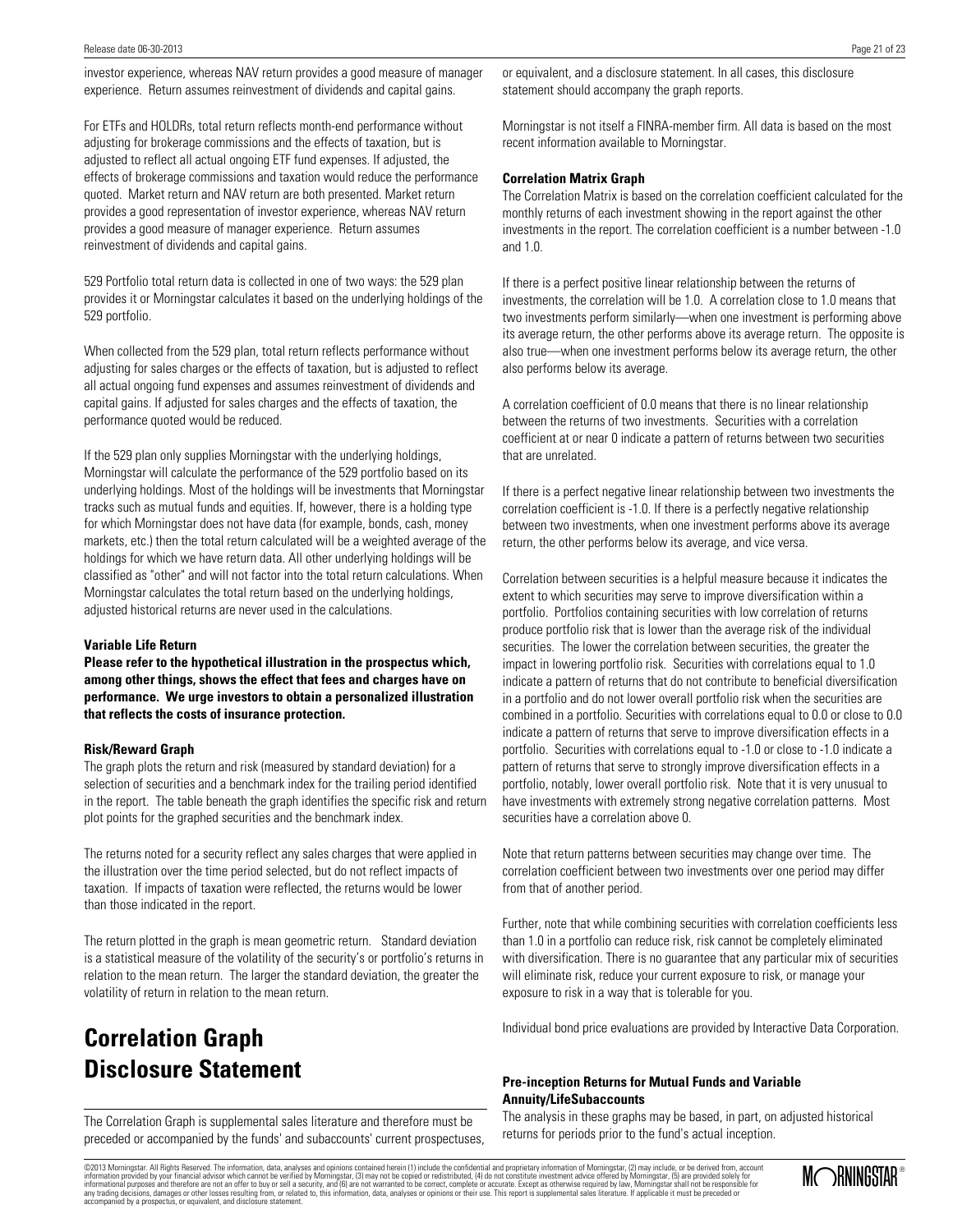For mutual funds, these calculated returns reflect the historical performance of the oldest share class of the fund, adjusted to reflect the fees and expenses of this share class.

For variable annuity or life subaccounts, these calculated returns reflect historical performance of the oldest share class of the underlying insurance fund, adjusted to reflect the same fees and expenses of variable annuity or life contract.

### **When pre-inception data are presented in the report, the header at the top of the report will indicate this.**

While the inclusion of pre-inception data provides valuable insight into the probable long-term behavior of newer share classes of a fund, investors should be aware that an adjusted historical return can only provide an approximation of that behavior. For example, the fee structures between a retail share class will vary from that of an institutional share class, as retail shares tend to have higher operating expenses and sales charges. These adjusted historical returns are not actual returns. Calculation methodologies utilized by Morningstar may differ from those applied by other entities, including the fund itself.

# **Investment Risks**

International/Emerging Market Equities: Investing in international securities involves special additional risks. These risks include, but are not limited to, currency risk, political risk, and risk associated with varying accounting standards. Investing in emerging markets may accentuate these risks.

Sector Strategies: Portfolios that invest exclusively in one sector or industry involve additional risks. The lack of industry diversification subjects the investor to increased industry-specific risks.

Non-Diversified Strategies: Portfolios that invest a significant percentage of assets in a single issuer involve additional risks, including share price fluctuations, because of the increased concentration of investments.

Small Cap Equities: Portfolios that invest in stocks of small companies involve additional risks. Smaller companies typically have a higher risk of failure, and are not as well established as larger blue-chip companies. Historically, smallercompany stocks have experienced a greater degree of market volatility than the overall market average.

Mid Cap Equities: Portfolios that invest in companies with market capitalization below \$10 billion involve additional risks. The securities of these companies may be more volatile and less liquid than the securities of larger companies.

High-Yield Bonds: Portfolios that invest in lower-rated debt securities (commonly referred to as junk bonds) involve additional risks because of the lower credit quality of the securities in the portfolio. The investor should be aware of the possible higher level of volatility, and increased risk of default.

Tax-Free Municipal Bonds: The investor should note that the income from taxfree municipal bond funds may be subject to state and local taxation and the Alternative Minimum Tax.

Bonds: Bonds are subject to interest rate risk. As the prevailing level of bond interest rates rise, the value of bonds already held in a portfolio declines. Portfolios that hold bonds are subject to declines and increases in value due to general changes in interest rates.

HOLDRs: The investor should note that these are narrow industry-focused products that, if the industry is hit by hard times, will lack diversification and possible loss of investment would be likely. These securities can trade at a discount to market price, ownership is of a fractional share interest, the underlying investments may not be representative of the particular industry, the HOLDR might be delisted from the AMEX if the number of underlying companies drops below nine, and the investor may experience trading halts.

Hedge Funds: The investor should note that hedge fund investing involves specialized risks that are dependent upon the type of strategies undertaken by the manager. This can include distressed or event-driven strategies, long/short strategies, using arbitrage (exploiting price inefficiencies), international investing, and use of leverage, options and/or derivatives. Although the goal of hedge fund managers may be to reduce volatility and produce positive absolute return under a variety of market conditions, hedge funds may involve a high degree of risk and are suitable only for investors of substantial financial means who could bear the entire loss of their investment.

Bank Loan/Senior Debt: Bank loans and senior loans are impacted by the risks associated with fixed income in general, including interest rate risk and default risk. They are often non-investment grade; therefore, the risk of default is high. These securities are also relatively illiquid. Managed products that invest in bank loans/senior debt are often highly leveraged, producing a high risk of return volatility.

Exchange Traded Notes (ETNs): ETNs are unsecured debt obligations. Any repayment of notes is subject to the issuer's ability to repay its obligations. ETNs do not typically pay interest.

Leveraged ETFs: Leveraged investments are designed to meet multiples of the return performance of the index they track and seek to meet their fund objectives on a daily basis (or other time period stated within the prospectus objective). The leverage/gearing ratio is the amount of excess return that a leveraged investment is designed to achieve in comparison to its index performance (i.e. 200%, 300%, -200%, or -300% or 2X, 3X, -2X, -3X). Compounding has the ability to affect the performance of the fund to be either greater or less than the index performance multiplied by the multiple stated within the funds objective over a stated time period.

Short Positions: When a short position moves in an unfavorable way, the losses are theoretically unlimited. The broker may demand more collateral and a manager might have to close out a short position at an inopportune time to limit further losses.

Long-Short: Due to the strategies used by long-short funds, which may include but are not limited to leverage, short selling, short-term trading, and investing in derivatives, these funds may have greater risk, volatility, and expenses than those focusing on traditional investment strategies.

Liquidity Risk: Closed-end fund, ETF, and HOLDR trading may be halted due to market conditions, impacting an investor's ability to sell a fund.

Market Price Risk: The market price of ETFs, HOLDRs, and closed-end funds traded on the secondary market is subject to the forces of supply and demand and thus independent of the NAV. This can result in the market price trading at a premium or discount to the NAV, which will affect an investor's value.

Market Risk: The market prices of ETFs and HOLDRs can fluctuate as a result of several factors, such as security-specific factors or general investor sentiment. Therefore, investors should be aware of the prospect of market fluctuations and the impact it may have on the market price.

Target-Date Funds: Target-date funds typically invest in other mutual funds and are designed for investors who are planning to retire during the target date year. The fund's target date is the approximate date when investors expect to